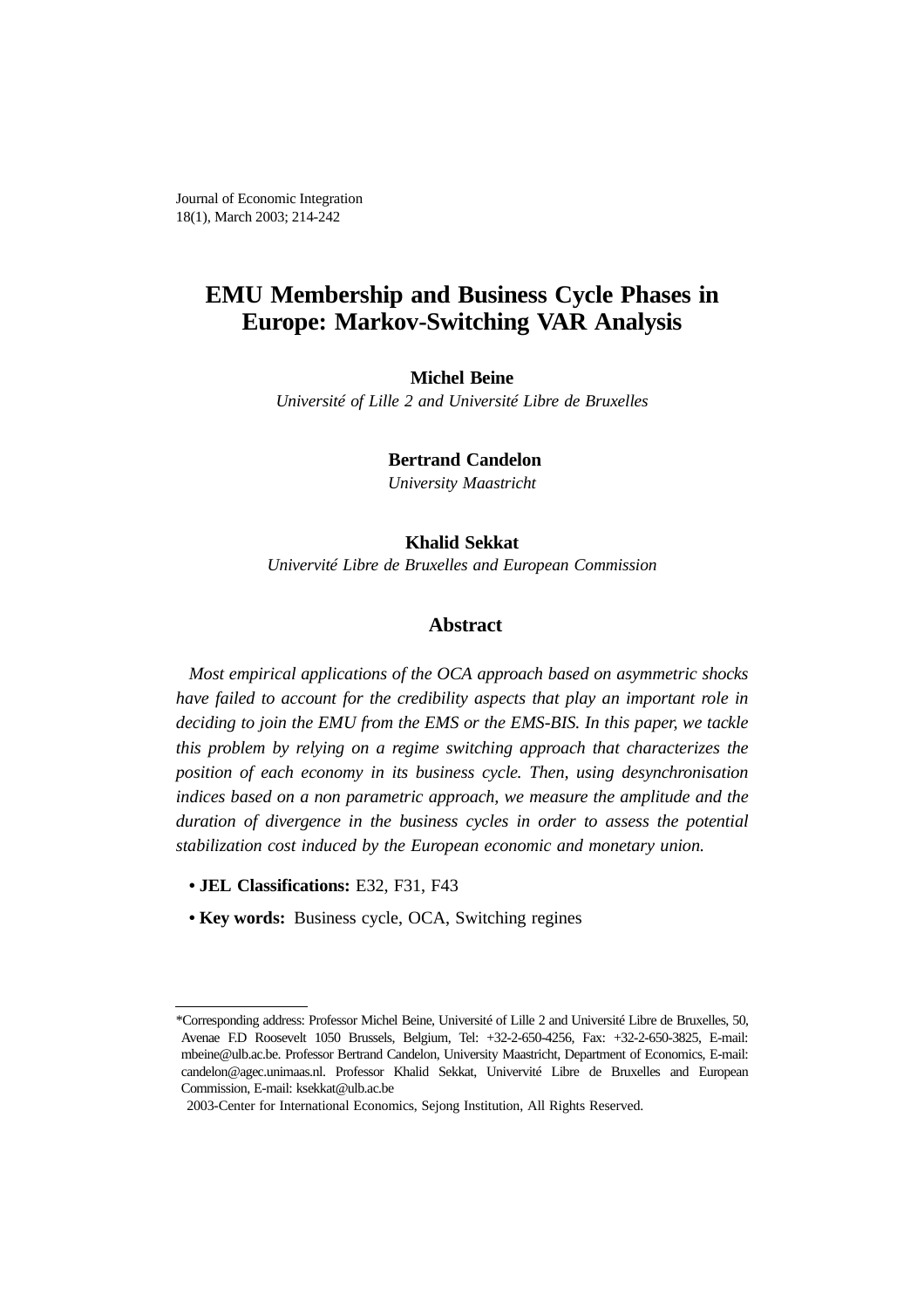### **I. Introduction**

The third and final stage of the Economic and Monetary Union (EMU) in Europe started on the first of January 1999. The Euro became the single and official currency of the eleven participating countries. At the same time monetary policy was transferred to a single authority, i.e. the European Central Bank (ECB). As a consequence, national policy makers are deprived of two stabilization instruments: monetary policy conducted at the national level and intra-European nominal exchange rate adjustments. Some non-member European countries like Denmark, Sweden or Greece have already announced their desire to join EMU in the future. The situation is much less clear for the United Kingdom.

For two decades, the traditional theory of optimum currency areas (OCA henceforth) has been the usual approach to assess the net benefits obtained from the creation of EMU. Basically, this approach balances the stabilization cost of losing the nominal exchange rate against the gains (reducing transaction costs, exchange rate variability, seigneurage ...).<sup>1</sup> In that respect, the traditional approach is best suited when the alternative to monetary union is a pure flexible exchange rate system in which the equilibrium value is consistent with the equilibrium of the (bilateral) balance of payments. In the European case however, the alternative to EMU was rather a fixed and adjustable exchange rate system, i.e. the European Monetary System (EMS), although this may be less obvious for the UK. To a certain extent, the same situation prevails for most of the future candidate members to EMU, although this may be less true for the UK. At the Dublin Council, Denmark and Greece have already reached an agreement with the ECB on the management of their currency against the Euro.<sup>2</sup> While following a strategy of inflation targeting, the Swedish central bank also aims at narrowing the interest rate spread over the ECB's refinancing rates, in the context of a long-term objective of EMU adhesion.<sup>3</sup> In the case of Norway, the stability of the exchange

<sup>&</sup>lt;sup>1</sup>See De Grauwe (1994) for a clear exposition.

<sup>2</sup> Since the 1st of January 1999, the Danish Krone and the Greek Drachma are linked to the Euro through a new currency mechanism called EMS-BIS or ERM2. The fluctuations bands are respectively ±2.25% and ±15%. In the Danish case, the explicit objective is to reduce the risk premium incorporated in the interest rates see (OECD 1999a). The European Commission is expected to reach a decision on Greece's admission to EMU by June 2000.

<sup>&</sup>lt;sup>3</sup>A decision on the willingness to join EMU should be taken by the end of 2001. Nevertheless, the Swedish policy mix aims at following the European requirements. Beyond monetary policy, the objective of fiscal policy is consistent with the criterion of the Growth and Stability Pact (see OECD 1999b).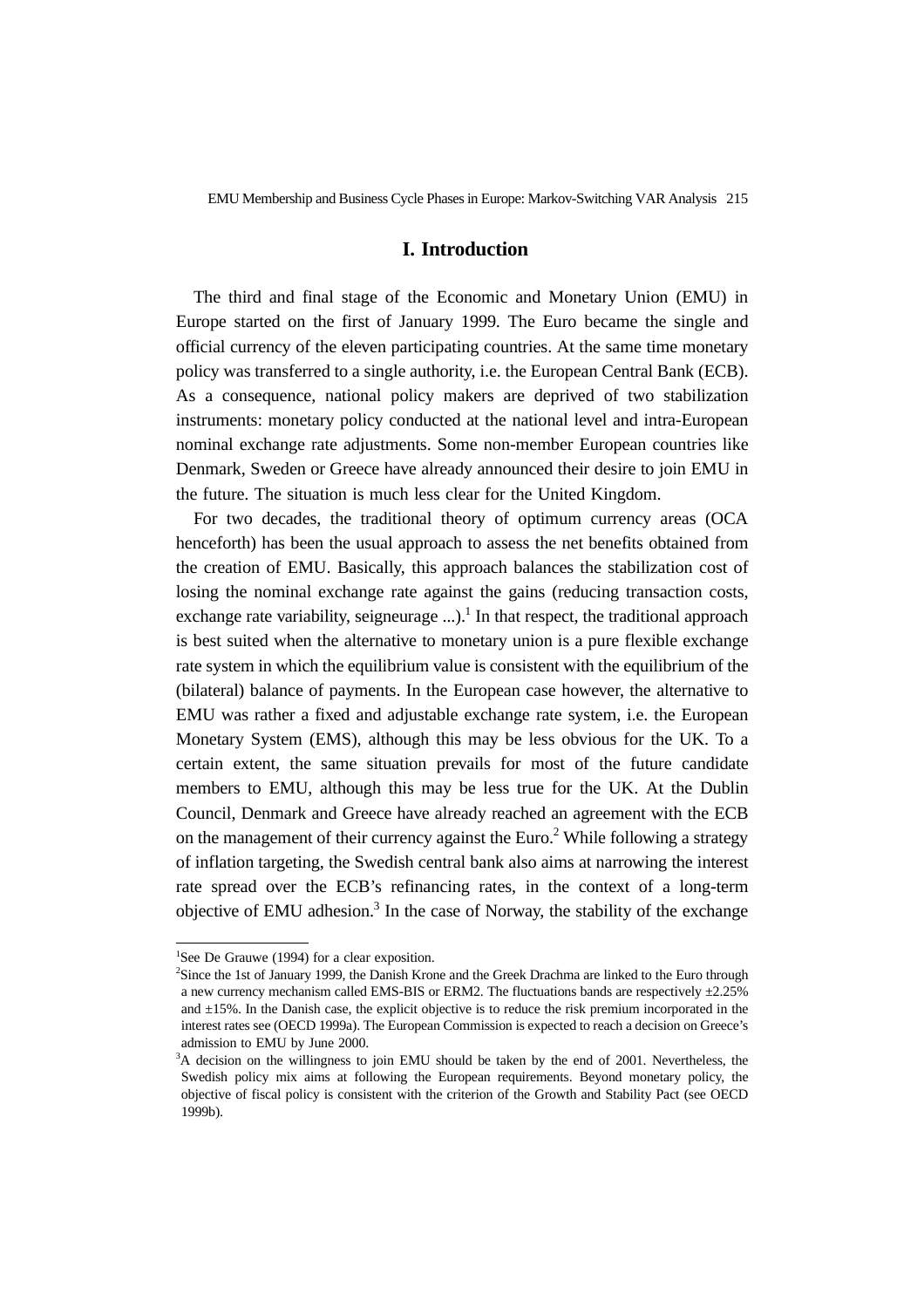rate against the European currencies is also an explicit objective of monetary policy (see OECD 1999c).

Basically, the rationality for such strategies of "tying one's hands" is twofold. The first one is that such a fixed exchange rate system is helpful in building its own credibility and therefore favors inflation and interest rates convergence, as illustrated by the experiences of the Southern European economies in the 90's. For instance, such an effect would be of tremendous importance for a country like Greece in which inflation turned out to be higher than in most European countries and in which central bank credibility is thought to be low. The second reason lies on a legal basis: future admission in the EMU may be conditional on the fulfillment of several criteria, including a period of stability of the currency against the Euro. Such a requirement was at the source of the idea of the "EMS BIS", a system of monetary cooperation between the European Central Bank (ECB) and the central banks of non-member countries willing to join EMU in the near future.

Credibility of the monetary policy is an important feature of an exchange rate peg, as in the EMS. As reported by several authors like De Grauwe (1996) such a feature is not accounted for by the traditional OCA analysis.<sup>4</sup> This is an important point against the OCA approach, since credibility considerations imply that the use of the exchange rate is costly. The recent theoretical literature<sup>5</sup> has nevertheless attempted to include this dimension in general equilibrium models (see for instance Ricci 1997). However, as implied by the traditional OCA approach, the empirical literature that heavily relies on the characterization of the degree of asymmetry of shocks (which is the implicit but central criterion of the identification of an OCA) does not account for credibility. Compared to a flexible exchange rate, credibility issues affect the willingness of governments to use the exchange rate as a stabilization tool. Therefore, empirical measures based on asymmetric shocks or cycle desynchronisation have to be adjusted if one aims at assessing the effective stabilization cost of going from the EMS (or EMS-bis) to EMU. This is thought to lead to a more accurate assessment of the stabilization cost of moving from the EMS (or EMS-bis) to EMU. The aim of this paper consists of addressing this issue. Here, we assume that credibility of the monetary policy may be undermined if the pressure to se the exchange rate as a stabilization instrument is relatively high. In turn, this incentive is related to the fact that there

<sup>4</sup> This induces the development of what De Grauwe (1996) calls the "New Theory of Monetary Integration".

<sup>&</sup>lt;sup>5</sup>For a recent survey, see Lafrance and St-Amand (1999).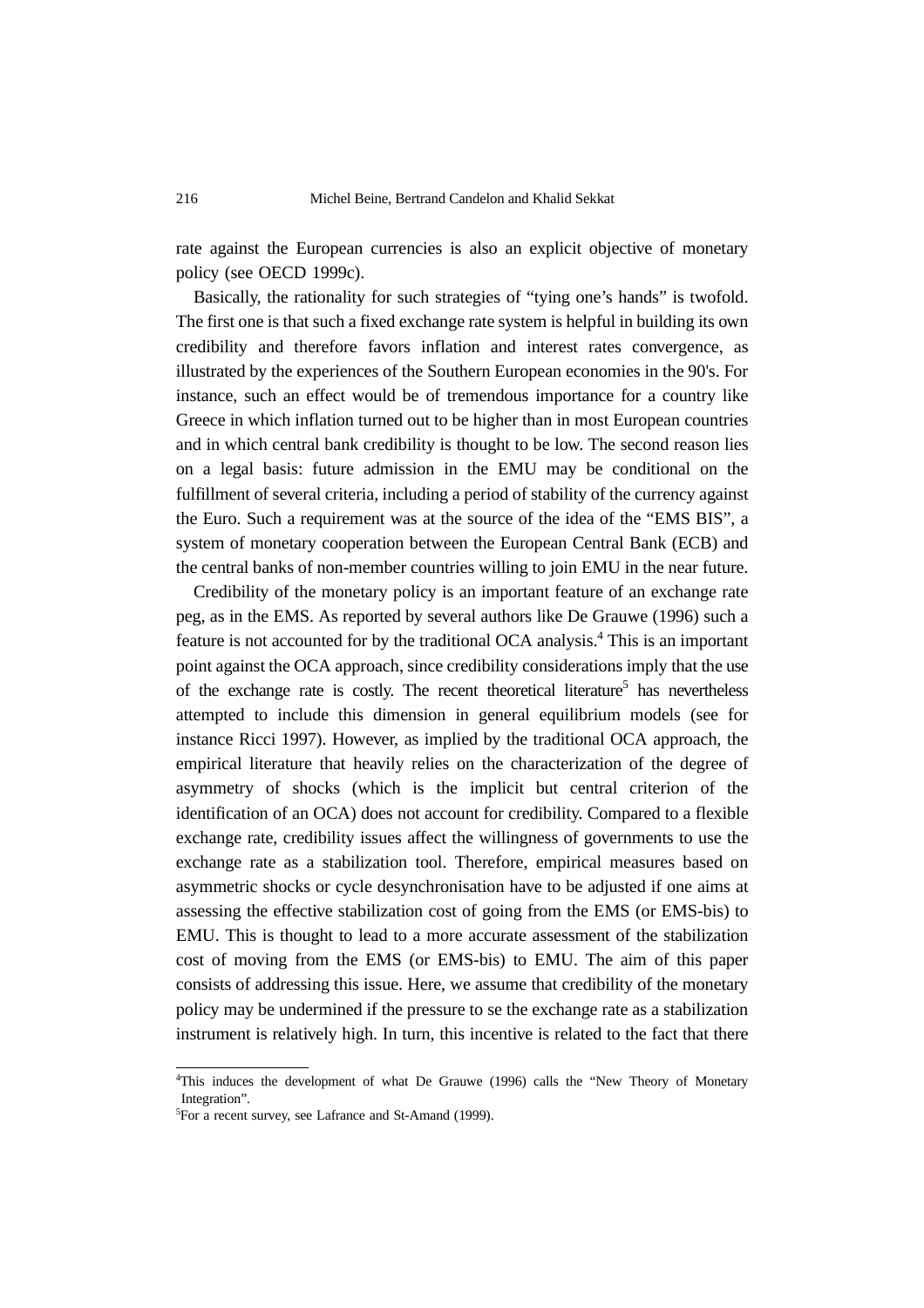is a *severe* desynchronisation of the business cycles.<sup>6</sup>

It is also worth pointing out that the subsequent OCA analysis can also be useful for assessing the problems of conducting a single monetary policy in the Current EMU. The recent experience of the European Central Bank shows that desynchronisation of business cycles makes the timing of the change in interest rates quite difficult.<sup>7</sup> Indeed, the recent hike in the interest rates of the main refinancing operations undergone by the ECB in early November 1999 has been considered quite differently by EMU members: for some countries that seem to face the expansionary phase of the cycle (like Spain or the Netherlands) it came too late and was perhaps too limited in its magnitude<sup>8</sup>; for other countries still facing adverse economic conditions like Germany or Italy, it came perhaps too early. Finally, for intermediate countries like Belgium and France, the timing was considered optimal. This recent experience suggests that the emphasis on desynchronisation put by the OCA approach is still relevant to gauging the efficiency of some policy instruments including monetary policy.

In order to adjust the empirical measures of cycle (de)synchronization and to define what is a *severe* desynchronisation, we first make a distinction between the various phases of the business cycle. Such an analysis is performed through the estimation of a multivariate Markov-switching model that explicitly characterizes the various regimes. The cycle desynchronisation measures rely on the (smoothed) probability of being in a particular regime. The idea of our approach is that the authorities of a particular economy will rely on exchange rate adjustment (at the cost of losing the credibility of its monetary policy) only if the potential stabilization is high. Said equivalently, the exchange rate will be adjusted only if the country faces an idiosyncratic situation. This leads us to give more weight in the computation of the empirical measures when the pair of countries face diverging cycle phases. Different desynchronisation measures are proposed and lead us to conclude that the first stage EMU is closer to an OCA than suggested by the

<sup>6</sup> It should be obvious that *per se*, the Markov-Switching methodology is not able to account by the restrictions put by credibility considerations in the use of nominal exchange rates. Nevertheless, we assume that these considerations increase the threshold of desynchronisation above which the net gain of using the exchange rate becomes positive.

<sup>7</sup> This problem is different from the issue related to the discrepancies in the transmission of monetary policy across EMU members.

<sup>&</sup>lt;sup>8</sup>In late April, the Spanish government took a set of measures to cut off some controlled prices like energy in order to curb inflation.

<sup>9</sup> As far as we know, only one similar approach to ours has simultaneously been developed by Artis, Krolzig and Toro (1999).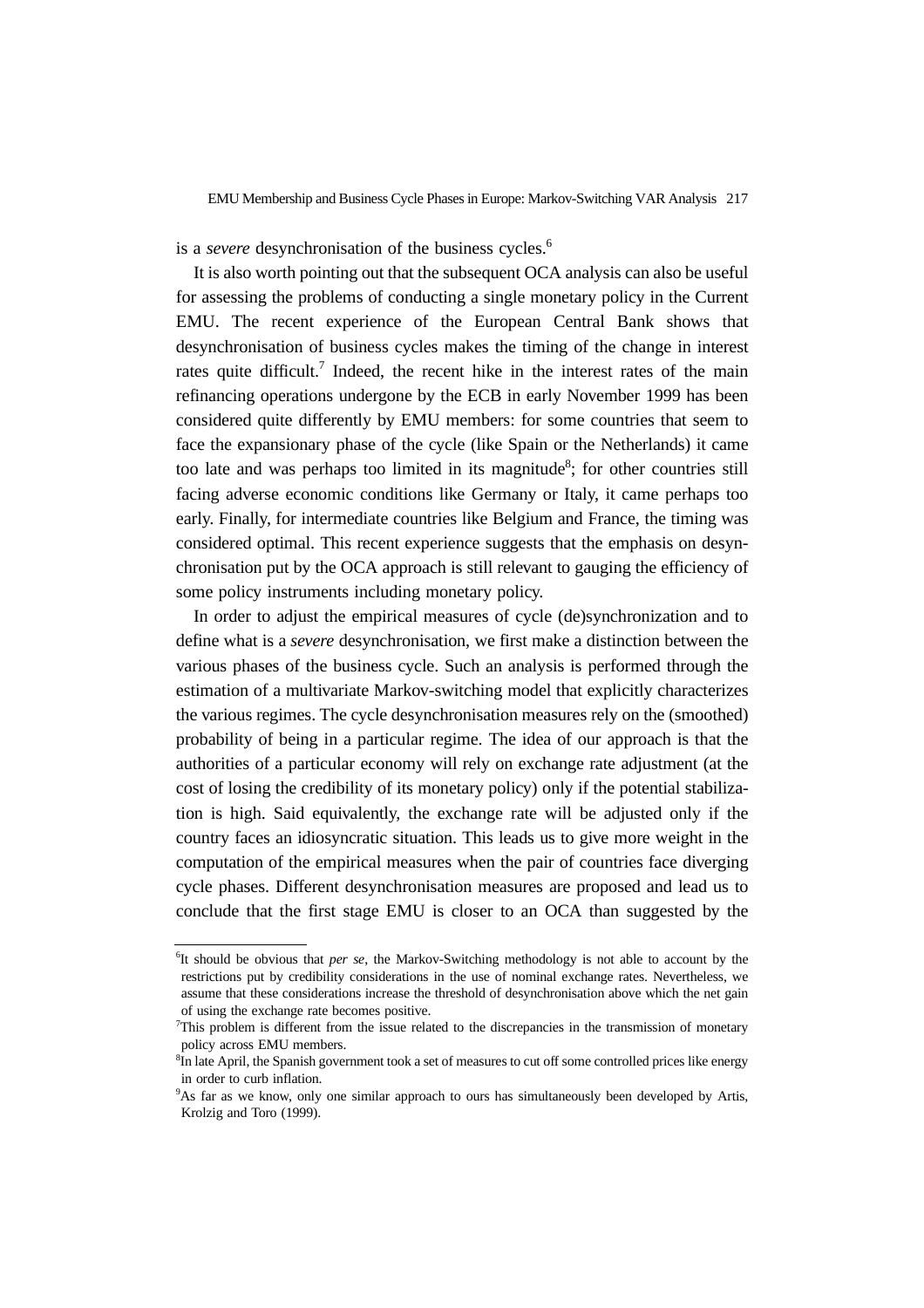previous literature. By contrast, they confirm that some non-members like the UK or Norway face some idiosyncratic business cycles.

The paper is organized as follows. Section 2 reminds the empirical literature on asymmetric shocks and motivates our approach through some stylized facts. Section 3 presents the methodology. Section 4 reports the results and section 5 concludes.

## **II. Measuring Asymmetric Shocks**

#### **A. Existing Literature**

Most of the empirical applications of the OCA theory rely on the criterion of asymmetric shocks or cycle desynchronisation. Basically, the reason is that the traditional stabilization channels emphasized in the literature turn out to be of limited scope in the European case: the degree of international labor mobility is very low (Obstfeld and Peri 1998), wage flexibility is limited (Bean 1999) and fiscal federalism with stabilization purposes remains unrealistic without deeper political integration. As a result, the extent of cycle desynchronisation provides a good criterion for assessing future potential stabilization costs.

Table 1 provides a (not necessarily representative) sample of the empirical analysis of asymmetric shocks.

Several comments are in order. The first striking feature is that these analyses

| Paper                             | Method                                         | Approach     | Core                       |
|-----------------------------------|------------------------------------------------|--------------|----------------------------|
| von Hagen and Neumann (1994)      | Real exchange rate<br>variability              | bivariate    | Ge, Au, Be, Nl             |
| DeSerres and Lalonde (1995)       | Real exchange rate<br>variability              | bivariate    | Ge, Be, Nl                 |
| Helg and <i>et al.</i> (1995)     | Sectoral Analysis/<br>VAR                      | bivariate    | Ge, Be, Nl, Dk, Fr, UK     |
| Bayoumi and Eichengreen<br>(1993) | <b>Structural VAR</b>                          | bivariate    | Ge, Be, Nl, Dk, Fr         |
| Artis and Zhang (1995)            | Cyclical<br>Compounds<br><b>Identification</b> | bivariate    | Ge, Be, Fr, Nl, Sp, Pr, It |
| Beine and Hecq (1997)             | Codependence in<br>VMA                         | bivariate    | Ge, Be, Nl                 |
| Rubin and Thygesen (1996)         | Codependence in<br>VAR                         | multivariate | Ge, Fr, Be, Nl, Dk, Fi     |

Table 1. Optimal Composition on EMU and Shocks Asymmetry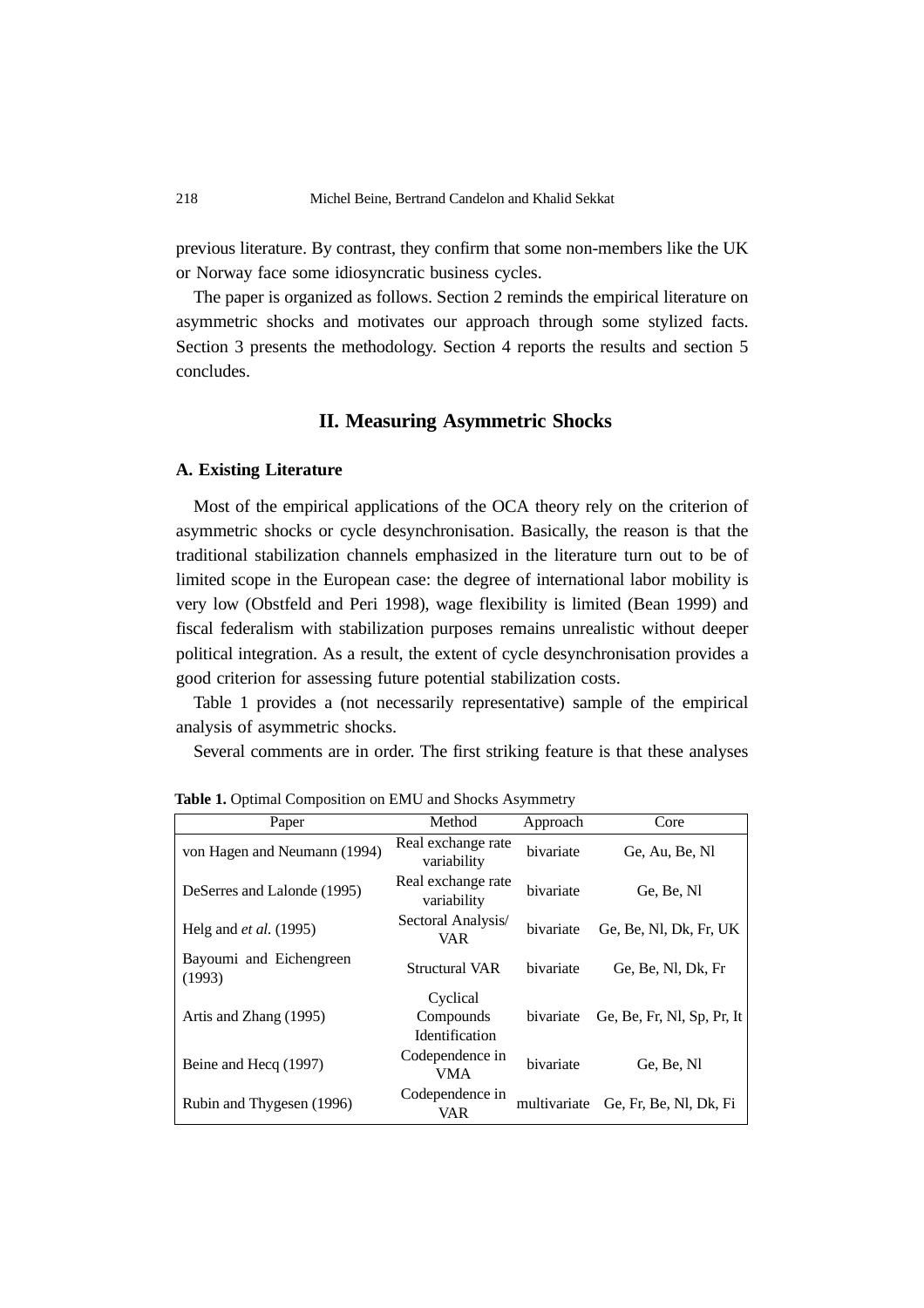rely on quite different methodologies, although the structural VAR approach seems to constitute "a mainstream". Nevertheless, it is worth mentioning that in no case is a particular weighting scheme adopted to account for the credibility issue. In other terms, the implicit hypothesis is that any slight divergence in the cycles can induce a change in the exchange rate without any credibility cost. Our basic argument is that such an assumption is correct in a flexible exchange rate system but not in a fixed and adjustable exchange rate system like the EMS. Some stylized facts are recalled next to stress this point. The second point is that most of the studies (except Rubin and Thygessen 1996) conclude in favour of a two-speed Europe. Put differently, EMU is not an OCA since there is a clear-cut distinction between a core and a periphery. Since credibility considerations restrict the use of exchange rates as stabilization instruments, it is however expected that our measures may lead to a different conclusion.

#### **B. Some Stylized Facts About the Use of Exchange Rate**

In many European countries, monetary authorities (we make no distinction here between the government and the central bank) decided to take part of the EMS in order to "borrow" the credibility of the so-called "hard currency" countries like Germany. This is obviously the case of Southern countries like Italy or Spain in order to foster inflation convergence. This was also the case of Belgium whose experience is quite interesting. As documented by De Grauwe (1994), Belgium decided to devalue the Belgium Franc in February 1982 against the other EMS currencies because it faced a hard and atypical recession in Europe. In this case, the stabilization gain was thought to outweigh the loss of credibility of monetary policy (which was translated after wars into a risk premium *vis a vis* German interest rates). After 1985, things completely changed. The huge public debt induced a priority on low interest rates. The strategy adopted then was to restrict the use of exchange rate changes (i.e. realignments) even in face of small diverging performances with respect to Germany (as in 1990 for the reunification shock) in order to speed-up interest rate convergence.

Such a story holds for other countries as well. To illustrate this point, let us also consider the case of France and the Netherlands. We combine information concerning the evolution of industrial production since 1979 and the dates of realignments with respect to the Deutsche mark (DM). Figures 1 and 2 present a seven months centered moving average of the rates of growth of industrial production thought to capture (crudely) the national business cycles. The growth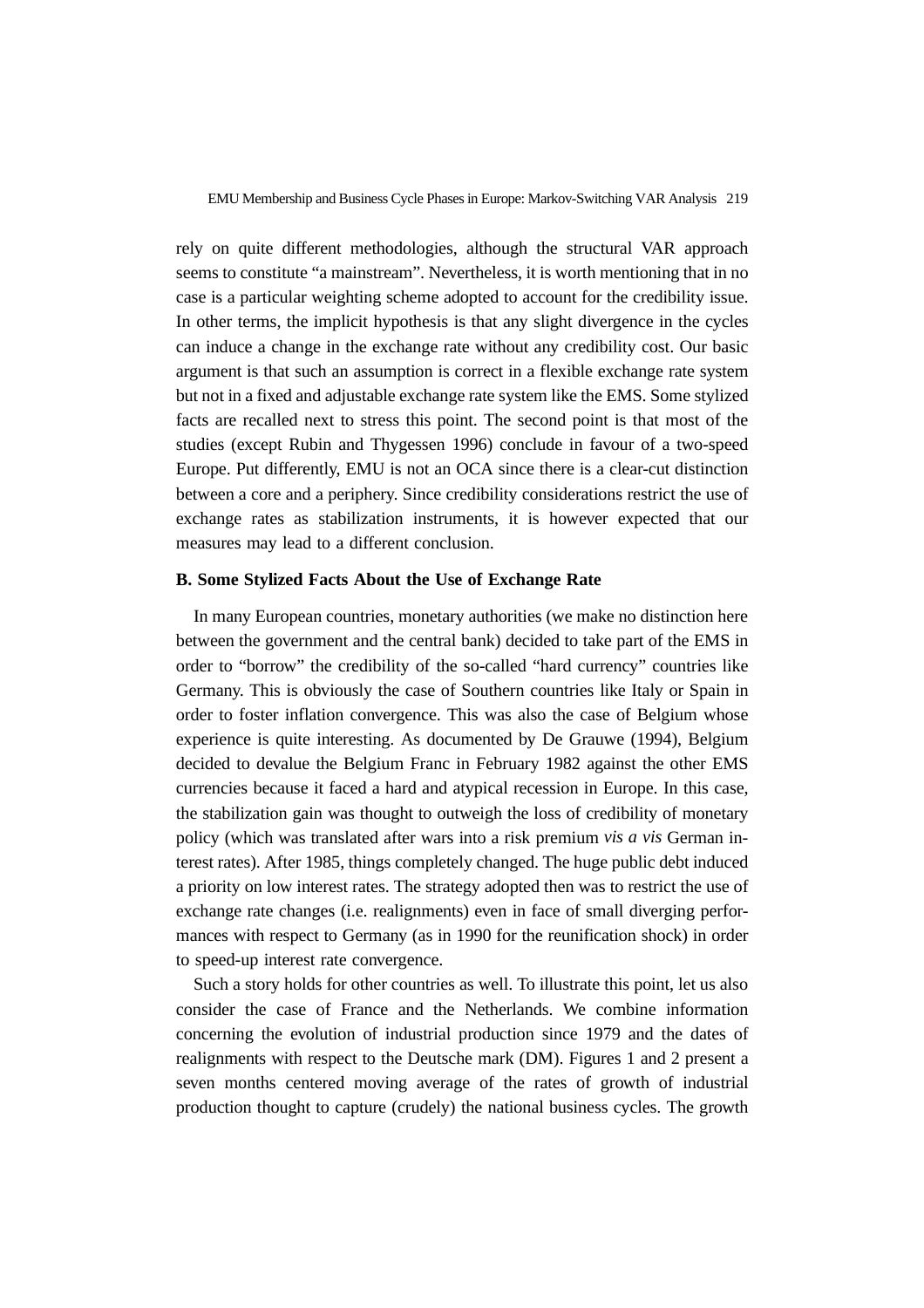rates are computed as the 12-month percentage change of production. Each figure compares the German situation (denoted *grm*) with that of a given country. Industrial production series are drawn from OECD tapes. The dates of realignment with respect to the DM (noted *rea*) are indicated by bold vertical lines.

In France the last realignment occurred in 1986. It followed a period of obviously divergent business cycles between France and Germany. Between 1989 and 1992 the French industrial production growth rate (*frm*) slowed down in comparison with the German one. Despite this divergent evolution of business cycles, realignments of the French franc did not take place. For the Netherlands, which had engaged in a pegging strategy of the Guilder to the Mark since the early eighties, credibility can be considered as a still more important aspect given its small size and high openness. The Dutch industrial production growth rate (*nlm*) was much more volatile than the German one between 1986 and 1988. It was also by far lower in many instances. Nevertheless, this did not lead to realignment. More interesting is the fact that the same phenomenon as in France (although less pronounced) occurred between 1990 and 1992 in the Netherlands. The Dutch industrial production experienced a slow down in its growth rate in comparison with the German one but the Netherlands maintained the exchange rate pegging strategy.

To sum up, the analysis of the experiences of France and the Netherlands experiences with exchange rate management during the eighties clearly shows that they sought to maintain the evolution of their DM exchange rate within the band of fluctuations despite some slight divergence between their business cycle and the German one. Such a behavior is more noticeable when we consider the 1987-1992 period during which the credibility of the ERM has become an important and wellestablished objective. Combined with the Belgian experience, it suggests that the use of exchange rate as a stabilization instrument is much more complex that the one suggested by the pure OCA theory: government will use it only they face a idiosyncratic and lasting recession; by contrast, they will be reluctant to rely on such an instrument if the cycle phases are similar although not completely correlated.

#### **III. The Methodology**

To conduct our empirical analysis of cycle desynchronisation, we proceed in two steps. In a first stage, we estimate the business cycle for each country through a multivariate Markov Switching model (Hamilton 1994 and Warne 1996) including a real variable and a nominal one. While rather new in a multivariate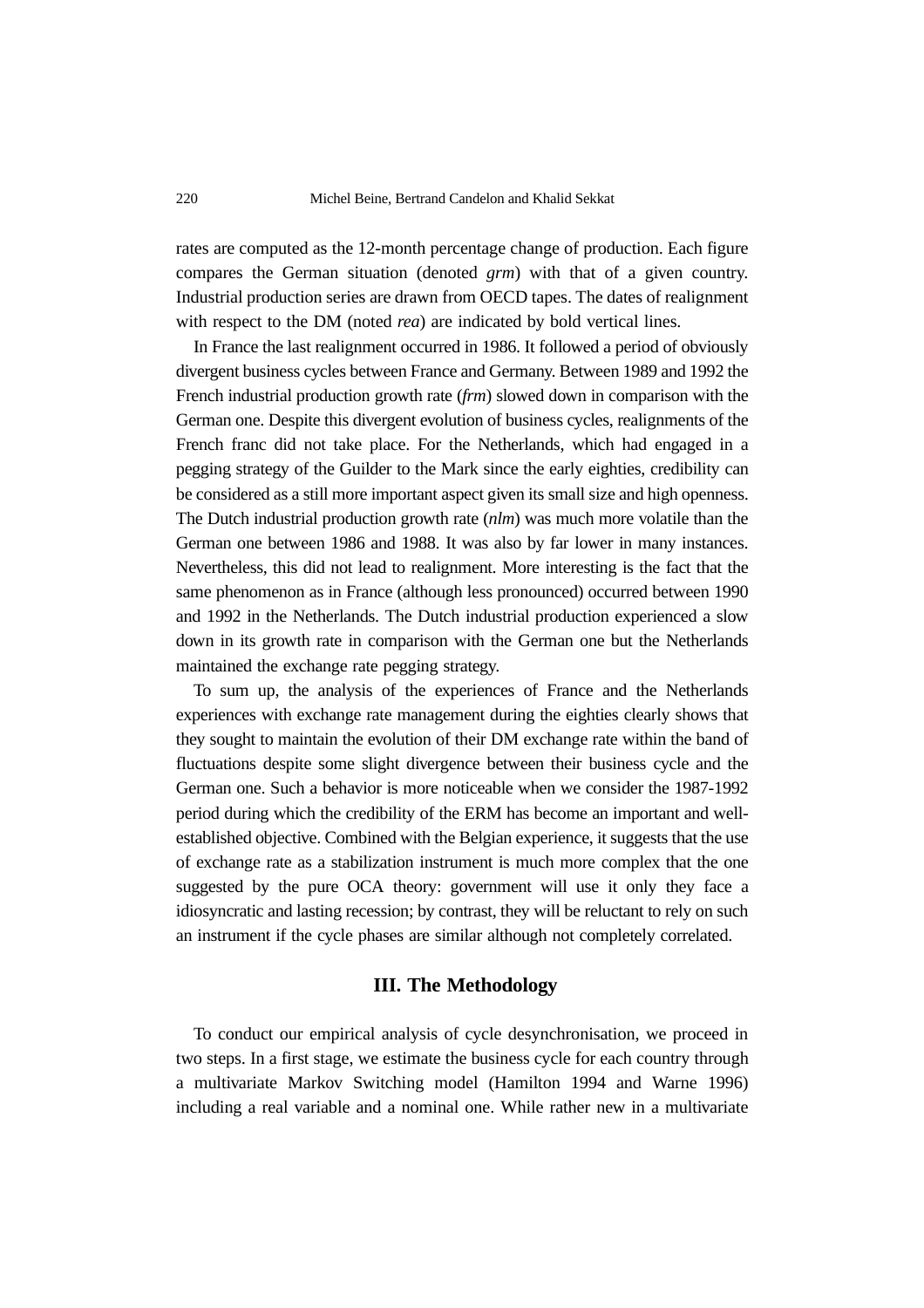setting<sup>9</sup>, the phases of the business cycle have been extensively and consistently captured by the regimes identified by Markov Switching models (*inter alii*). The choice of a multivariate model comes from the fact that univariate analyses $10$  of the business cycle (see Table 1) (usually based on GDP or industrial production) turn out to be restrictive: the cycle, as traditionally defined by Burns and Mitchell (1946), should summarize the information contained in an exhaustive set of variables. The business cycle characterization can be thus misleading if both a nominal and a real variable are not included $11$ . Furthermore, our approach share the same variables as some of the "single-regime" approach reported in Table 1, like the well-known one of Bayoumi and Eichengreen (1993), which is convenient for comparison purposes. The estimation of the Markov Switching model provides conditional probabilities of being in one particular state, which can be interpreted as a phase of the business cycle (recession or expansion). Of course, regimeindependent approaches are unable to explicitly characterize the position of the economy in terms of regime. Another advantage of such an approach is that the characterization of the business cycle does not require any expert judgment, as is the case for the NBER dating procedures. Here, inflation represents the nominal variable and unemployment the real variable. While differing from Artis, Krolzig and Toro (1999) who consider industrial production, unemployment rates convey the advantage of being directly comparable across countries (we use the Standardized Rates of Unemployment issued by OECD). In the second stage, from this business cycle characterization, we develop several non-parametric indicators of synchronization. These indicators can be adjusted to include the restrictive use of exchange rates implied by the fixed exchange rate system.

#### **A. Markov Switching VAR Analysis**

Let *x<sub>t</sub>* be a bivariate time series with components  $x = (\Delta u_t, \Delta p_t)$ , where  $\Delta u_t$  and <sup>∆</sup>*pt* are the quarter-to-quarter changes in respectively the unemployment rate and the consumer price level. Since  $\Delta u_t$  and  $\Delta p_t$  -which seem to be integrated of order 1 over the whole period under investigation<sup>12</sup>- are not cointegrated, the vector  $x_t$  is assumed to be well characterized by the following general Markov Switching VAR(*p*) model:

<sup>&</sup>lt;sup>10</sup>See for Example Hamilton (1989).

<sup>&</sup>lt;sup>11</sup>One exception is Ballabriga *et al.* (1999) who studied output and inflation. The two variables are however treated separately, which may influence the identification of the cycles.

 $12$ See section 3.1 for more details on the stationarity properties of inflation and unemployment over the investigated period. The results of the test are reported in Appendix 1.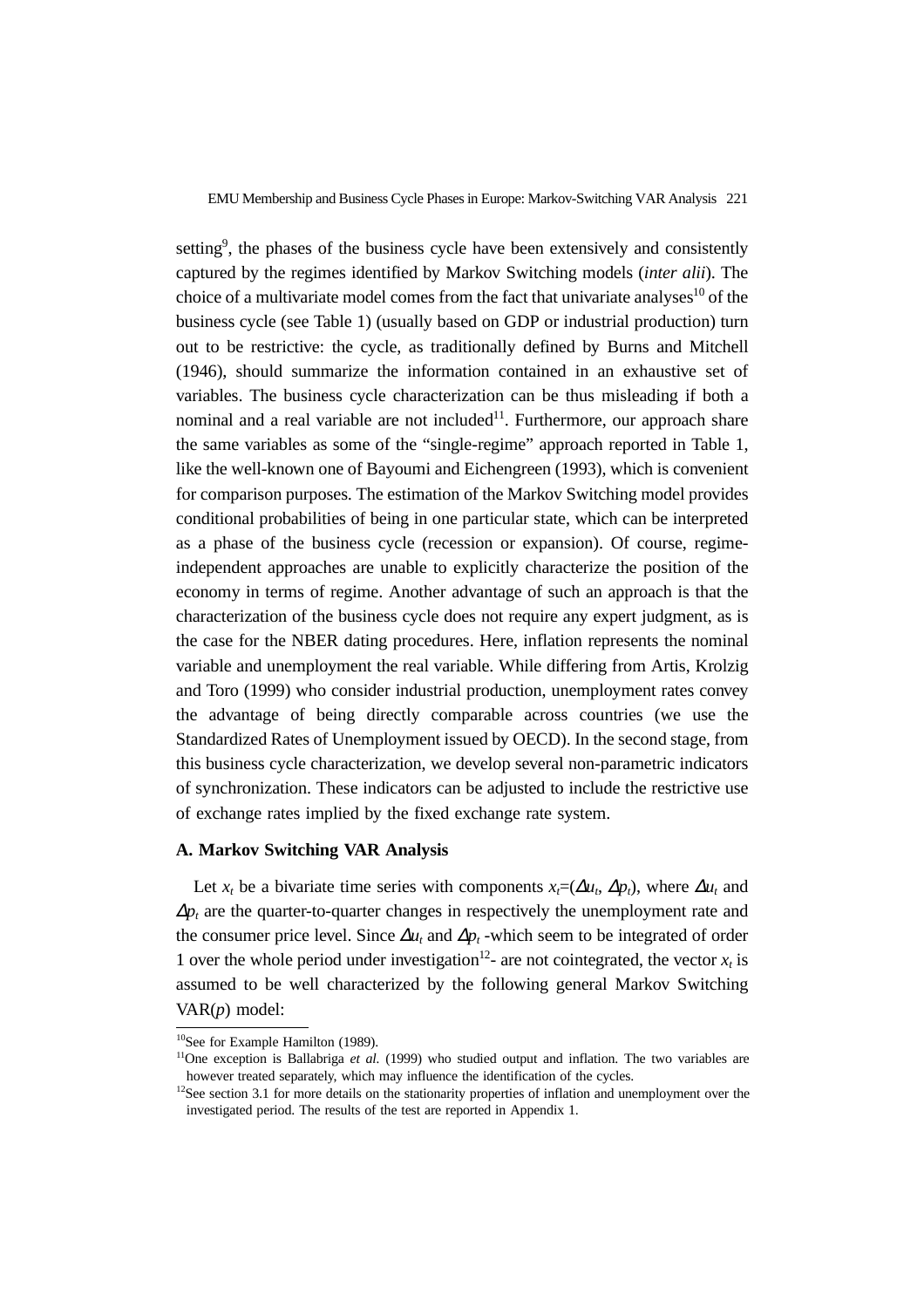222 Michel Beine, Bertrand Candelon and Khalid Sekkat

$$
x_{t} = \mu_{s_{t}} + \sum_{k=1}^{p} A_{s_{t}}^{k} x_{t-k} + \varepsilon_{t}, \qquad t = 1, 2..., T
$$
 (1)

where *p* denotes the VAR order,  $\varepsilon_t | s_t \sim N(0, \Omega_{st})$  with  $\Omega_{s_t}$  the covariance matrix being positive definite. The special insight given by the Markov Switching (MS) approach is the use of an unobserved or regime variable  $s_t$  which is assumed to follow a *q*-state Markov process with transition probabilities  $Pr(s_{t} = j | s_{t-1} = i) = p_{ij}$ , for all *t* and *i*,*j*=1,2,..., *q*, with  $\sum_{j=1}^{q} p_{ij} = 1$ . The Markov process is assumed to be irreducible (no absorbing states) and ergodic.

Throughout the whole analysis, we will assume that  $q=2$ , i.e. that two regimes are sufficient to characterize the joint dynamics of changes in unemployment and inflation.<sup>13</sup> Typically, these may be referred to an expansionary and a recessionary regime. Given the short sample, we will constraint  $p \leq 4$ . In this general specification, the random vector  $\mu_{s_t}$ , the random matrices  $A_{s_t}^k$  and the covariance matrix  $\Omega_{s_t}$  are allowed to depend on the regime variable *st*. Nevertheless, in order to use a parsimonious framework, we also allow for a restricted model in Wwhich  $\Omega_{s_t}$  is the same across the two regimes, i.e. that the volatility of the joint process is the same during booms and busts. In the constrained case, we will refer to model  $m=2$ while in the general case, we will refer to model *m*=1.

Maximum likelihood (ML) estimates of model (1) are obtained via the wellknown Expectation Maximum Likelihood-algorithm (see for more details Hamilton, 1994). The underlying distribution in the ML estimation procedure is assumed to be Gaussian. Our model selection procedure with respect to *m* and *p* will be based on the two following sets of statistics. The first one is the well-known set of information criteria (Akaike, Schwarz Bayesian Criterion) that are used to select the VAR order *p*. The second one will refer to misspecification tests that allow an assessment of the goodness-of-fit properties of the various estimated models. Three specification tests -all based on the conditional scores- are applied both to each equation and to the full system. The first one is an autocorrelation test that

<sup>&</sup>lt;sup>13</sup>Basically, this choice relies on two arguments. From a purely statistical point of view, there does not exist (to the best of our knowledge) any statistical test aiming at assessing the presence of a third regime. As a second best, we have estimated the models with  $q=3$  and notice in most cases only moderate increases in the log-likelihood values (the results are available upon request). From an economic point of view, the interpretation of the third regime turns out to be cumbersome as well as an asymmetric characterisation (for instance two expansionary regimes and only one recessionary state). In the context of our analysis, one may argue that the difference between two expansionary regimes is irrelevant and does not matter for assessing the magnitude of the stabilization cost.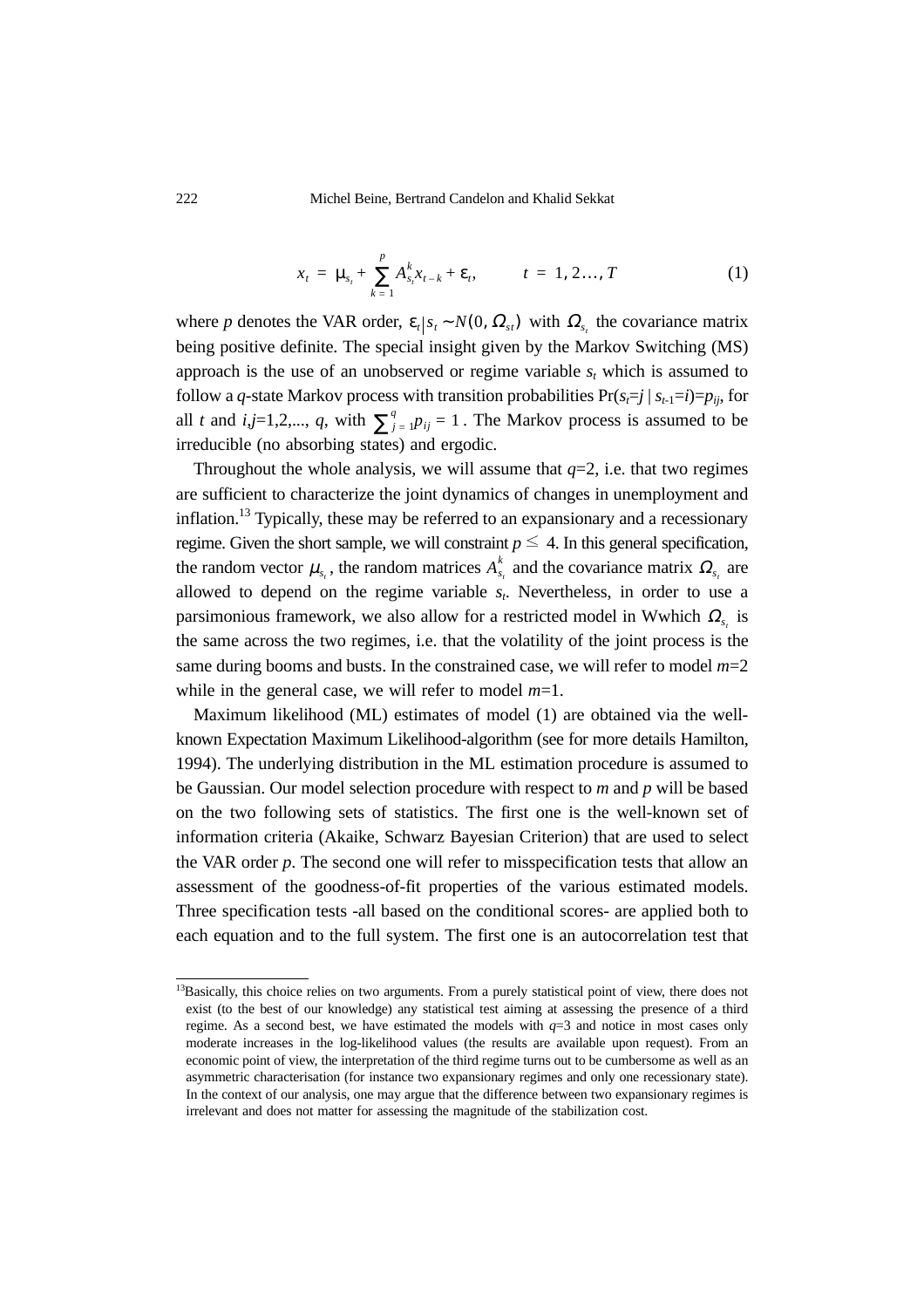examines whether the conditional scores with respect to at  $\mu_i$  time  $t$  are correlated with the conditional scores with respect to  $\mu_i$  at time *t*−1. The second one is an ARCH-type test that compares the conditional scores at time *t* with respect to the unique element of <sup>Ω</sup>*i* with the conditional scores at time *t*−1 with respect to the unique element of  $\Omega_i$ . Finally, we rely on a test investigating the Markov chain assumption along the lines defined by Hamilton (1991). This test compares the conditional scores at time  $t$  with respect to  $p_{ii}$  with the conditional scores at time *t*−1 with respect to  $p_{ii}$  and  $\mu_i$ .<sup>14</sup> All selected models are required to both satisfy one of the information criteria and to pass the misspecification tests.

Once model (1) estimated, it is possible to recover for all *t* the implied probability that the economy *k* is in state 1 ( $P_k(s_t=1)$ ) that turns out to be the recessionary regime in our analysis. In the terminology of Markov-switching models, these probabilities are called smoothed probabilities because they use all the information available up to  $t=T$ <sup>15</sup>. Our subsequent assessment of desynchronisation of business cycles is then based on the sequence of these probabilities. Thus, by contrast to NBER methods, our cycle dating is fully data driven. Next section exposes the building of desynchronisation indexes.

#### **B. Indicators of Desynchronisation**

Indicators of desynchronisation help us to assess how coincident are the phases of the business cycle among a set of countries. If two countries share at the same time an expansion or a recession, they can be considered as highly synchronized and so, for instance, constitute an optimal currency area without the need to search for any specific additional stabilization tool. Therefore, in our MS-VAR framework, a straightforward way to gauge the degree of synchronization between two countries simply consists in comparing the (smoothed) probabilities of being in a particular regime (recession or expansion). If the (absolute) difference is low, then countries are synchronized, otherwise they are desynchronized. For each pair of countries *k* and *l*, denoting  $P_k(s-1/I_T)$  as the probability of country *k* being in regime 1 at time *t* (on the basis of all available information) the indicator can be written as follows over the sample {1...*T*}:

<sup>&</sup>lt;sup>14</sup>See for more details Hamilton (1991).

<sup>&</sup>lt;sup>15</sup>By contrast, the computation of the filtered probabilities rely on the information set available up to  $t=t$ .

<sup>&</sup>lt;sup>16</sup>Another reason is that a lower value of  $I_1$  may simply reflect a slight difference in the estimation of the respective models.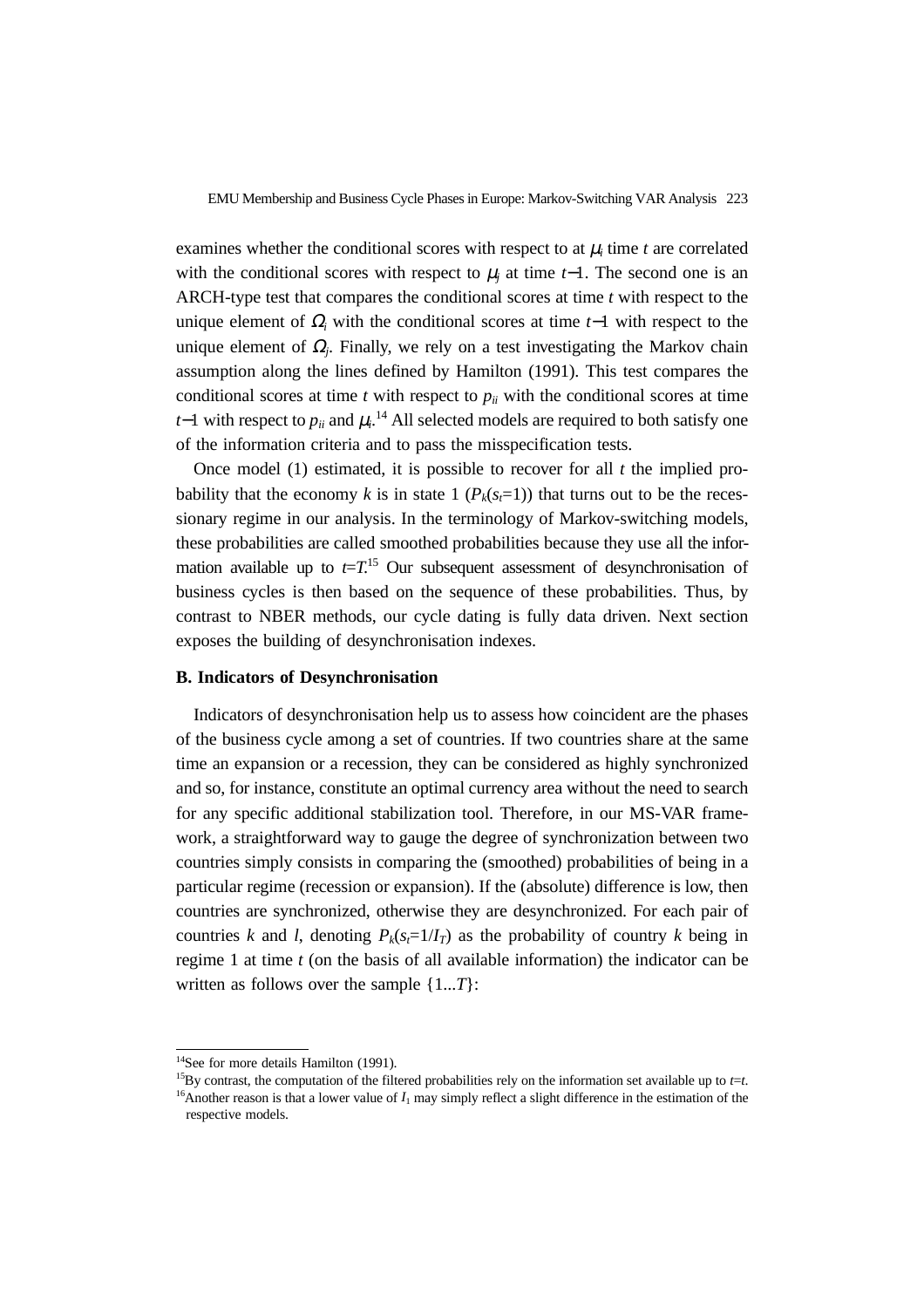224 Michel Beine, Bertrand Candelon and Khalid Sekkat

$$
I_1 = 1 - \frac{\sum_{t=1}^{T} |P_k(s_t = 1/I_T) - P_l(s_t = 1/I_T)|}{T}
$$
(2)

In (2), we consider 1 minus the difference in order to get a positive relationship between the indicator and the degree of synchronization.

This  $I_1$  indicator does not however make use of the distinction between cycle phases. To this extent, it is in line with the analysis of the previous literature relying on "raw" correlations. It must therefore be considered here as a benchmark for comparison purposes with the subsequent indicators. As exposed in section 2, what matters for assessing the loss of exchange rate, as a policy instrument is rather the relative position of each country in the business cycle. Two countries can share the same phase of the business cycle, without necessarily displaying similar conditional probabilities. In this last case, credibility considerations would obviously imply a stability of their bilateral exchange rate.16 In this view, we propose another indicator that computes the part of the sample during which two countries share the same phase of the cycle. This indicator is based on a binomic variable  $I_{b,b}$ which takes the 1 value if the both countries share the same phase of the business cycle (both in expansion, both in recession or neither in recession nor in expansion) and the 0 value if they do not share the same phase of the business cycle. To build this indicator it is necessary to characterize business cycle expansion and recession from our bivariate probabilistic model. Following Hamilton (1989), a recession (an expansion) is characterized by a conditional probability of being in state 1 over 0.7 (under 0.3): (resp.  $P_k(s_f=1/I_T) > 0.7$  (resp.  $P_k(s_f=1/I_T)$  $I_T$  $< 0.3$ ).<sup>17</sup>

Then, the  $I_2$  indicator can be expressed as:

$$
I_2 = \sum_{t=1}^T \frac{I_{b,t}}{T}
$$
 (3)

The higher the indicator  $I_2$ , the higher is the proportion of periods in which both economies share the same cycle phase and the lower the use of the nominal exchange rate is required. However, this indicator may still appear too restrictive. Basically, given our thresholds, we have three situations: the two countries share the same phase, they are in opposite regimes and finally the criterion is inconclusive. As exposed in section 2, experiences of several countries suggest that the use

 $17$ The sensitivity of the results to the choice of these limit values (0.7 and 0.3) has been performed and does not appear to modify significantly the results.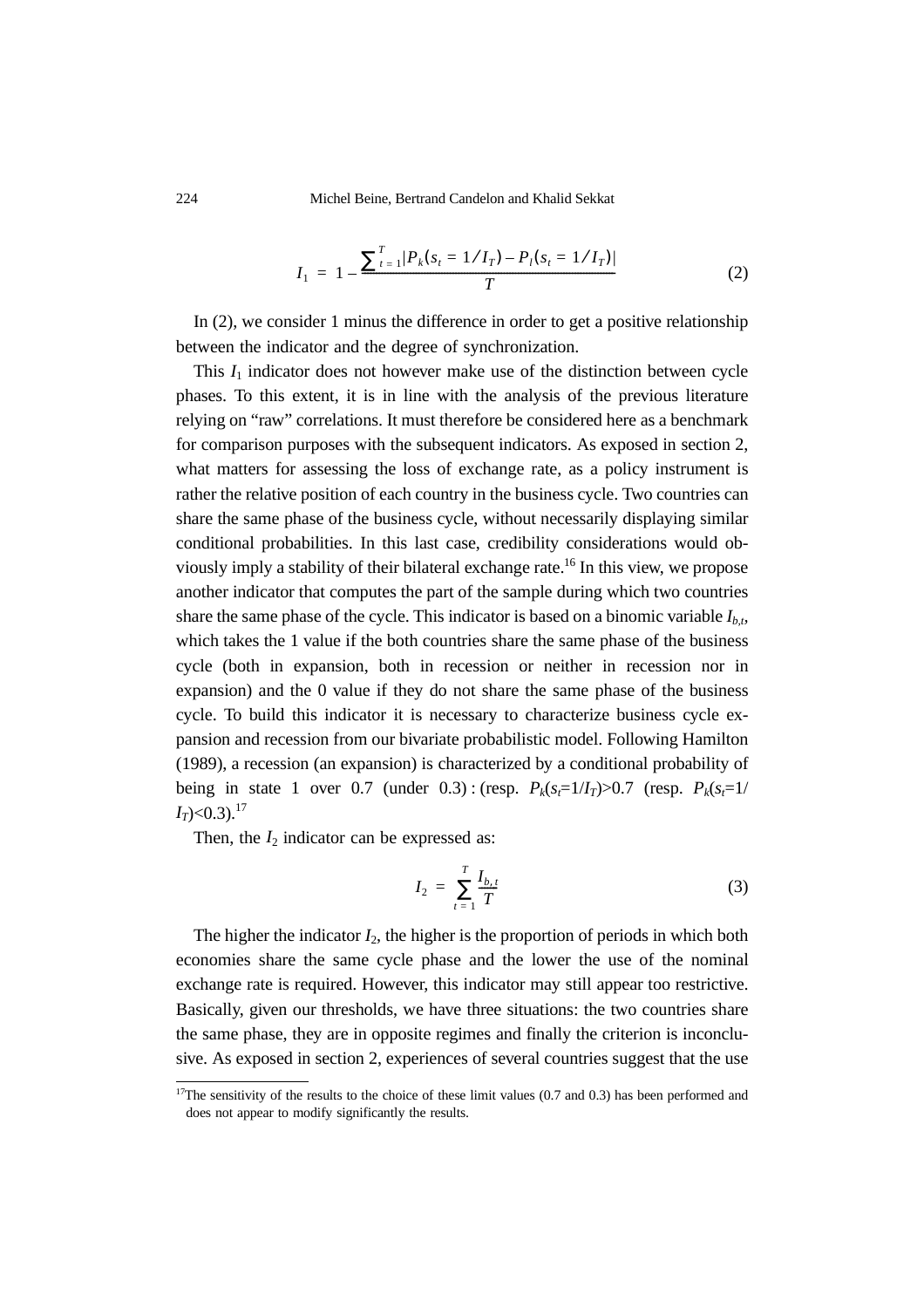of the exchange rate may be used only when a country faces a relatively isolated recession (or expansion). Therefore, we consider a third indicator that uses a different weight. The underlying indicative variable  $(I_{ct})$  takes then a value of 0.5 when countries do not share an opposite phase (i.e.  $I_{c,t} = 0.5$  if  $P_k(s_t=1/I_t) > 0.7$  and 0.3< $P_l(s_i=1/I_l)$ <0.7 or if  $P_k(s_i=1/I_l)$ <0.3 and 0.3< $P_l(s_i=1/I_l)$  <0.7). In the other cases, the values of  $I_{c,t}$  are the same as the ones taken by  $I_{b,t}$  still holds. Hence, the  $I_3$ indicator can be expressed as:

$$
I_3 = \sum_{t=1}^{T} \frac{I_{c,t}}{T}
$$
 (4)

To complete the analysis, we also need a measure of the duration of the synchronization between a set of countries. Indeed, Cohen and Wyplosz (1989) single out the persistence of divergence as equally important as the extent of divergence when comparing business cycles. Similarly, the need to conduct stabilization policies for instance through net fiscal transfers in a fiscal federalism system similar to the one prevailing in the United States or through discretionary domestic fiscal policies is rather limited if asymmetric shocks are of a very temporary type (say one quarter). To this aim, an additional indicator  $(I_4)$  representing the average length of a synchronization period is also constructed from the  $I_2$  indicator. If we denote the length of a period *i* during which  $I_{b,t}=1$ , *length<sub>bi</sub>*, then  $I_4$  has the following form:

$$
I_4 = \sum_{i=1}^n \frac{length_{bi}}{n} \tag{5}
$$

where n is the numbers of periods for which  $I_{b,t}=1$ <sup>18</sup> A further advantage of the  $I_4$ is that its value has a direct economic interpretation. The higher the indicator, the stronger is the synchronization between the business cycles of the two countries. A low value of *I*4 associated with a higher value of the other indicators means that countries often share the same phase of the business cycle, but with frequent and short desynchronisation periods. By contrast, a high value of  $I_4$  associated to a low level of the other indicators means that desynchronisation and synchronization periods are quite long and not erratic.

<sup>&</sup>lt;sup>18</sup>This type of indicators have been extensively used in order to measure exchange rate misalignment (see Perée and Steinherr (1989) for instance).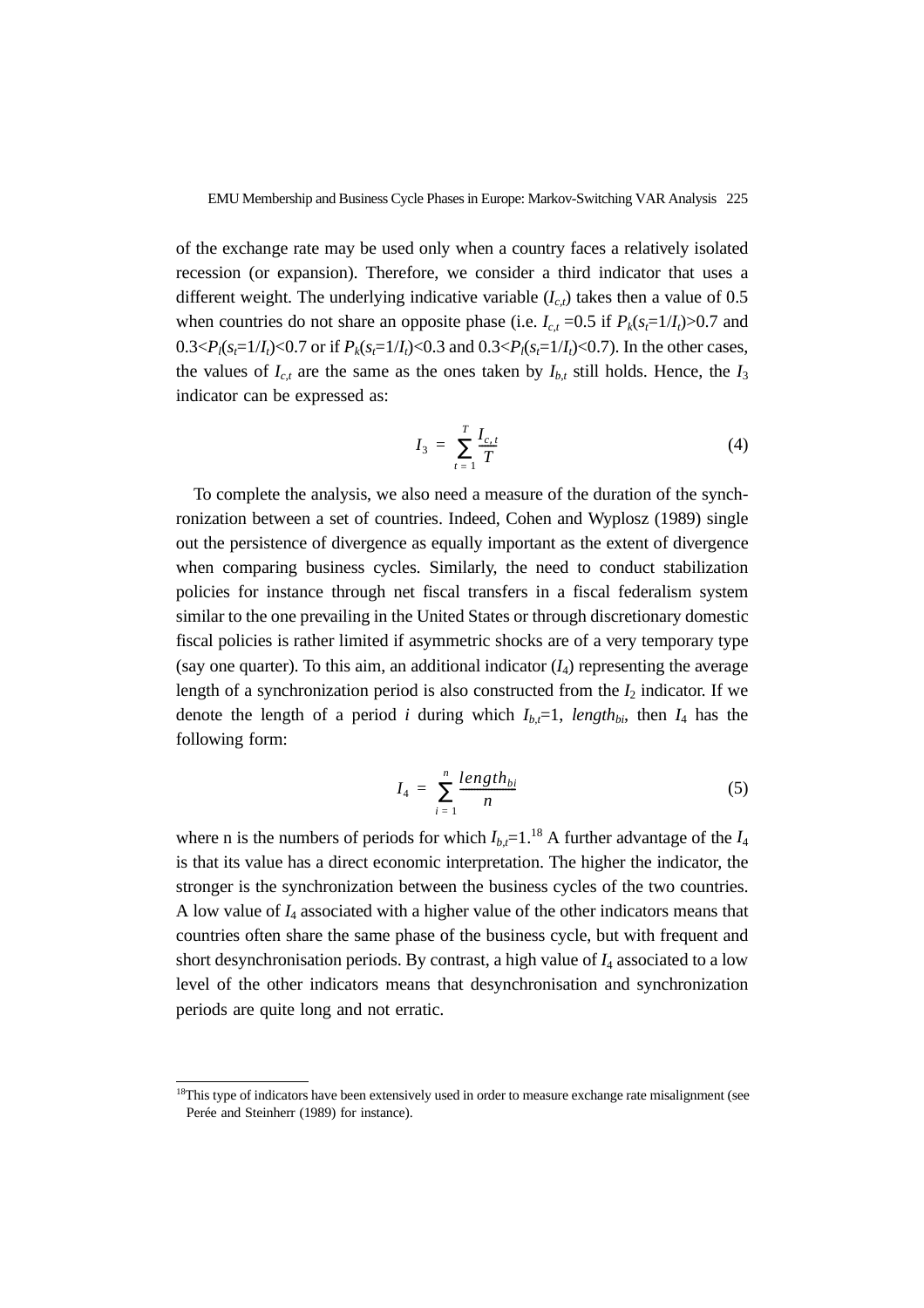#### **IV. Empirical Results**

#### **A. Data Issues**

In our analysis, we consider two variables, the (changes in) unemployment rate  $(\Delta u)$  and consumer prices  $(\Delta p)$  measured on a quarterly basis. The use of a quarterly frequency is justified by the need to observe cycles that are expected to be cushioned by a stabilizing fiscal policy or by an adjustment of the (effective) nominal exchange rate in the spirit of this study. In turn, the use of unemployment rather than GDP as a proxy for economic activity is justified by the nonavailability of reliable quarterly data over a sufficiently long period for an important set of countries. Furthermore, by contrast to quarterly GDP, unemployment data are harmonized across countries, which is crucial for comparison purposes.

All data come from the OECD-BSDB database. We consider 11 European countries including EMU participants (Germany, France, Italy, Spain, Finland, Portugal and the Netherlands) but also possible future candidates (Norway, the UK, Switzerland and Sweden). Because of the poor quality of their unemployment data, Belgium, Denmark, Portugal and Austria were dropped out from the sample.<sup>19</sup> The period under investigation ranges from 1975Q1 to 1996Q4. This choice is made for three main reasons. The first one is related to the statistical properties of the data. Our MS VAR framework indeed requires the data to be I(0). For some sub-periods including the early 70's, prices have been be found to follow an I(2) process. In order to cope with this problem, along the lines proposed by Juselius (1994), we ignore this sub-period. The second reason lies in the need to consider a period homogeneous with respect to international monetary agreements. In this respect, it appeared advisable to consider a post-Bretton-Woods period in which the pegging of several exchange rates is exclusively due to European arrangements.

Before conducting the MS-VAR analysis in first differences, the stationarity of inflation and of the changes in unemployment should be tested To this aim, Appendix 1 presents the results of the two most popular unit root tests, the Augmented Dickey-Fuller (ADF) test (with three different lag order determination procedures) and the non parametric Phillips-Perron one. The latter may indeed

<sup>&</sup>lt;sup>19</sup>A detailed inspection of the data reveals that most quarterly values have been interpolated from annual data. This is of course highly problematic in a business cycle analysis conducted on a quarterly basis. Data problems were also encountered for Denmark, Ireland and Greece.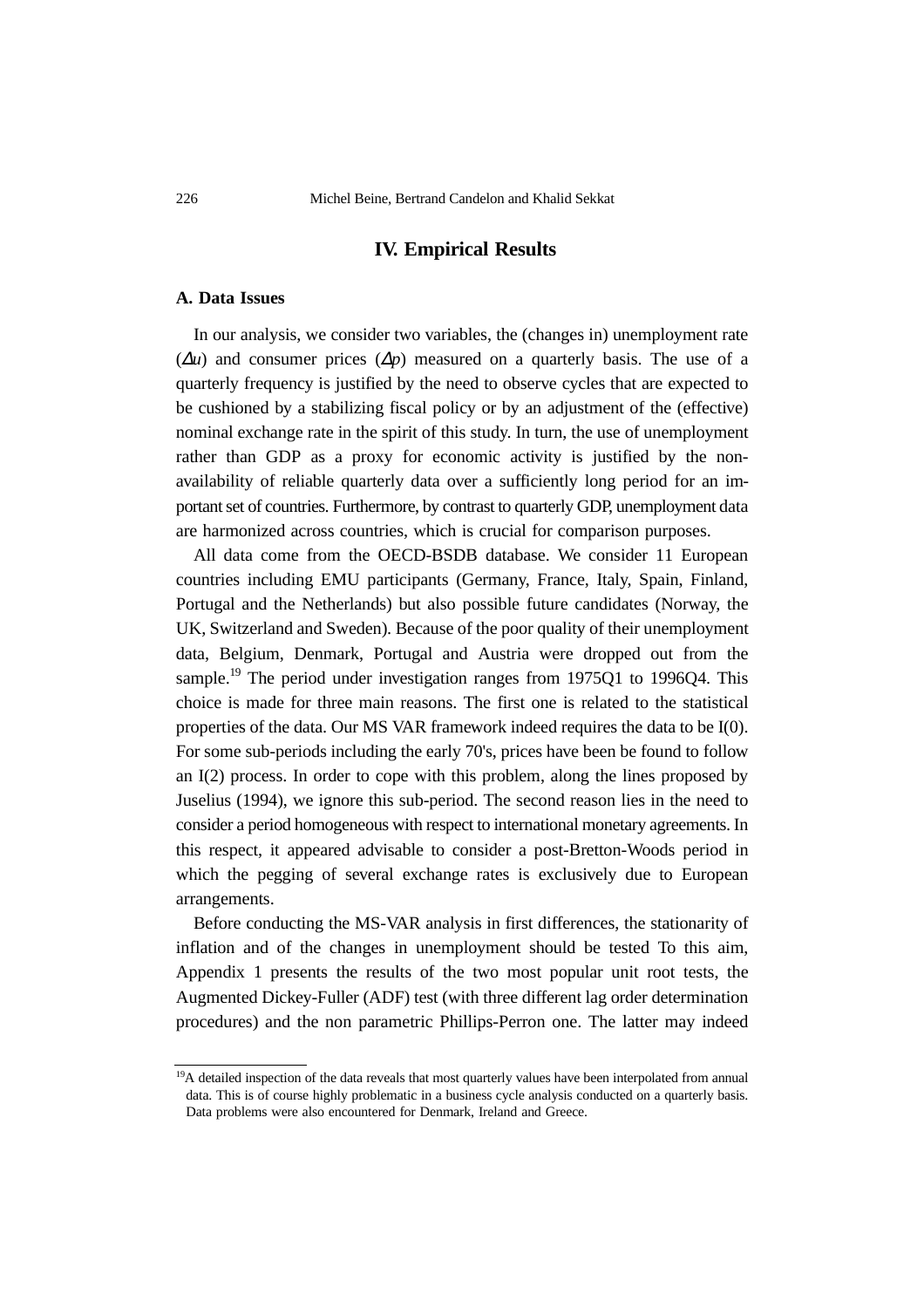display more power than the ADF tests in small samples and in the presence of breaks. From Appendix 1, it comes out that in general, there is evidence in favour of a stationary inflation process over the 1975Q1-1996Q4 periods. For 7 out of 11 countries, inflation is clearly found to follow an I(0) process. For two countries (France and Norway), there is some moderate evidence in favour of a non stationary process but these results are not found quite robust.<sup>20</sup> Finally, for Italy and Spain, inflation is found to follow a I(1) process, which is to some extent meaningful since these countries have undergone a continuous desinflation process over the investigated period. Nevertheless, it is well known (see for instance Dolado *et al*, 1993) that these unit root tests display poor power properties in finite samples. Given the number of data points  $(T=88)$ , the conclusions should be drawn with caution.<sup>21</sup> Second, the stationarity of inflation is a usual starting point in the empirical analysis conducted over similar periods (see Juselius 1995 or Clarida, Gali and Gertler 1997 on this point). We will thus use the (raw) inflation data in our VAR analysis.

#### **B. Estimation Results**

For each country, the MS VAR models selected along the lines, exposed in section 2.1. are presented in Appendix  $2^{2}$  Nearly all models are found to pass the misspecification tests at a 5% nominal level. The transition probability matrices suggest that the estimated regimes are found to be sufficiently persistent, i.e.  $P_{11}$ and  $P_{22}$  are close to 1, which ensures a meaningful decomposition in terms of cycle phases. In Figures (3a) and (3b) (Appendix 3), the estimated smoothed probabilities are plotted for each country.

From the evolution of the recession probabilities, it is possible to distinguish the major business cycles phases in each economy. Although with a different methodology, the results reproduce most of the major features emphasized in some of the previous studies. By contrast to a simple characterization of turning points, our probabilities provide the global shape of the cycle phases. However, this methodology does not directly yield any measure of cyclical amplitude. Such a limitation is not detrimental to our analysis since the emphasis is clearly put on synchronization. For the sake of illustration, Appendix 4 reminds of the most

<sup>&</sup>lt;sup>20</sup>The test statistics of the ADF(BIC) and the Phillips-Perron tests are indeed rather close to their critical values. Furthermore, restricting the period leads to a change in the conclusions.

<sup>&</sup>lt;sup>21</sup>Once more, for Italy, the acceptation levels are not very high.

 $22$ As stated before, Akaike or Schwarz Bayesian criteria are used to determine the lag structure.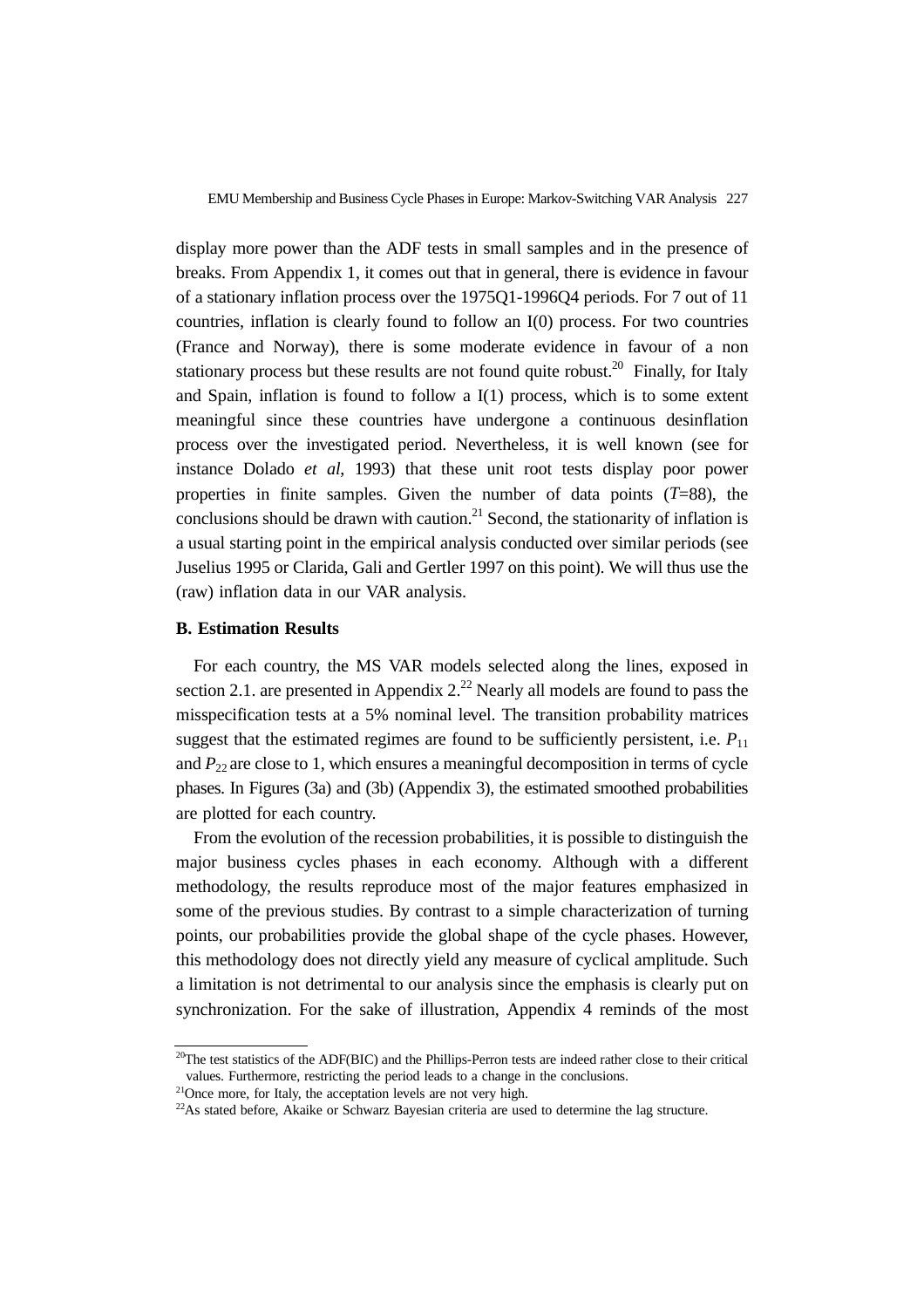important turning points for the four major economies identified by Artis, Kontolemis and Osborn (1997). In the case of Germany, our implied cycle phases are consistent with the peaks in 79M12 and 86M5 as well as the troughs in 82M10 and 86M12. Moreover, the model captures the reunification shock, which has been affecting the German economy in 91Q1 and its consequences in terms of inflationary pressures and unemployment variations. For France, the following turning points are more or less reproduced: for the troughs, 77M10, 82M10, 85M2 and for the peaks 76M12, 79M9, 82M3, 84M2, 92M1 (with some lag). With respect to the UK, the probabilities are in lines with the detected troughs (81M2, 84M8, 92M4) and with the peaks (79M4). In the Italian case, the identified peaks in 80M3, 89M12 and troughs in 77M12 and 83M3 are also well captured. The reproduction of these stylized facts justifies the choice of a MS VAR representation to characterize economic fluctuations from which asymmetric shocks are inferred.<sup>23</sup>

Appendix 5 provides the results in terms of desynchronisation indicators. Rather than resorting to a set of bivariate analysis with a chosen reference country (usually chosen as Germany), it is better to determine an OCA or to assess the stabilization costs of a geographic zone in a multivariate way, as pointed out by De Grauwe (1996). This strategy has been followed by several authors like Bayoumi and Eichengreen (1997), Rubin and Thygesen (1997) or Beine, Candelon and Hecq (2000). One obvious reason is that an OCA is a multi-country concept and its determination is made through multivariate bargaining. For instance, France may be willing to support Spain's adhesion because of strongly synchronized business cycles even though the correlation between Italy and Germany is relatively low (this is purely a hypothesis). Therefore, our results are provided in terms of a complete set of cross-country correlations computed for the three desynchronisation indicators.

For each indicator, the use of a threshold value may be useful in order to assess the need of stabilization policies. Of course, the choice of a specific value is somewhat arbitrary but some robustness analysis may be easily carried out. Since the indicators are different from each other, it is natural to use different thresholds. As a matter of choice, we use the following values: 0.6 for  $I_1$  and  $I_3$ , and 0.5 for  $I_2$ 

<sup>&</sup>lt;sup>23</sup>Of course, there is some discrepancy between some turning points reported in Table 3 and the regimes identified in this paper. The differences may be explained by several factors. First, our system involves unemployment rates rather than GDP (unemployment often lags GDP fluctuations). Second, the VAR includes inflation in contrast with Artis *et al.* (1997). Finally, our regime makes reference to cycle phases rather to turning points.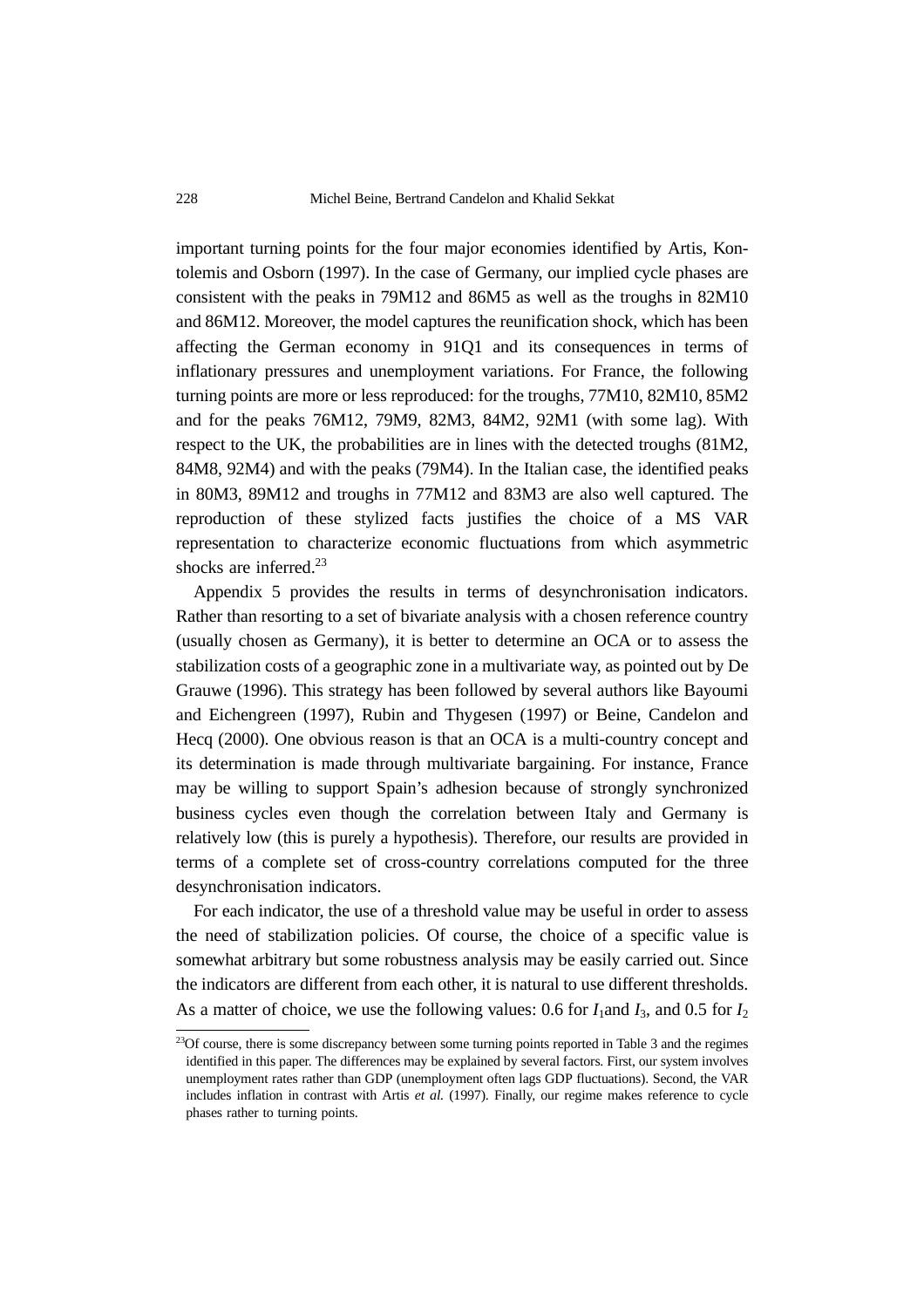that turns out to be more restrictive. By contrast, since the  $I_4$  indicator has a straightforward interpretation, i.e. the average number of periods where business cycles are synchronized, the choice of a specific threshold is much easier. In this respect, an average period of synchronization of one year, i.e. 4 periods, seems rather reasonable.

The first indicator  $I_1$  reveals three different groups with respect to their correlations with the remaining countries under investigation. The first one includes countries, which are found to be highly correlated either with each other or with other EMU members.<sup>24</sup> These are Germany and Italy (with respectively 6 and 7 values above the threshold) as well as  $Find and <sup>25</sup>$  and Portugal. In addition, an intermediate group emerges, including France<sup>26</sup>, the UK and the Netherlands, which are found to display similar cycles with the first group and especially Germany. In this respect, the exclusion of the Netherlands from the first group may be due to the recent divergent performance of this country in terms of unemployment. Indeed, over the recent period, the situation of the labor market in the Netherlands has significantly improved while the other European members faced worsening conditions. This recent divergence is reflected in Figure (3a) by the low conditional probability of being in the recessionary regime around 1995. Finally, the analysis of the values of  $I_1$  suggests the existence of a third group including countries with rather idiosyncratic cycles.<sup>27</sup> These are Spain, Norway, Switzerland, and Sweden. As a whole, these results can be considered more or less in line with the findings of the empirical OCA literature.<sup>28</sup> Therefore, the  $I_1$ indicator, which does not take account of cycle phases, is, as expected, very in line with single-regime models based indicators of occurrence of asymmetric shocks.

The introduction of credibility issues through the characterization of cycle phases is expected to give a more optimistic picture of the actual EMU. Indeed, credibility amounts to a restriction of the use of the exchange rate and thus the stabilization cost induced to its loss. To a certain extent, this is confirmed by the

<sup>&</sup>lt;sup>24</sup>This group is often referred to as the "core" in the OCA literature.

 $25$ The inclusion of Finland may sound counter-intuitive but this result is also found by Rubin and Thygessen (1997).

<sup>&</sup>lt;sup>26</sup>The exclusion of France of the core is also well documented by some other OCA studies like Bayoumi and Eichengreen (1997).

<sup>&</sup>lt;sup>27</sup>Similarly, this group is often referred to as the "periphery".

 $28$ For recent surveys, see for instance Buti and Sapir (1998) or St-Amand and Lafrance (1999). Most empirical OCA studies conclude in favor of a core-periphery distinction. Nevertheless, it comes out that there is a deep disagreement across the main studies on the precise composition of the respective groups, as suggested by Table 1.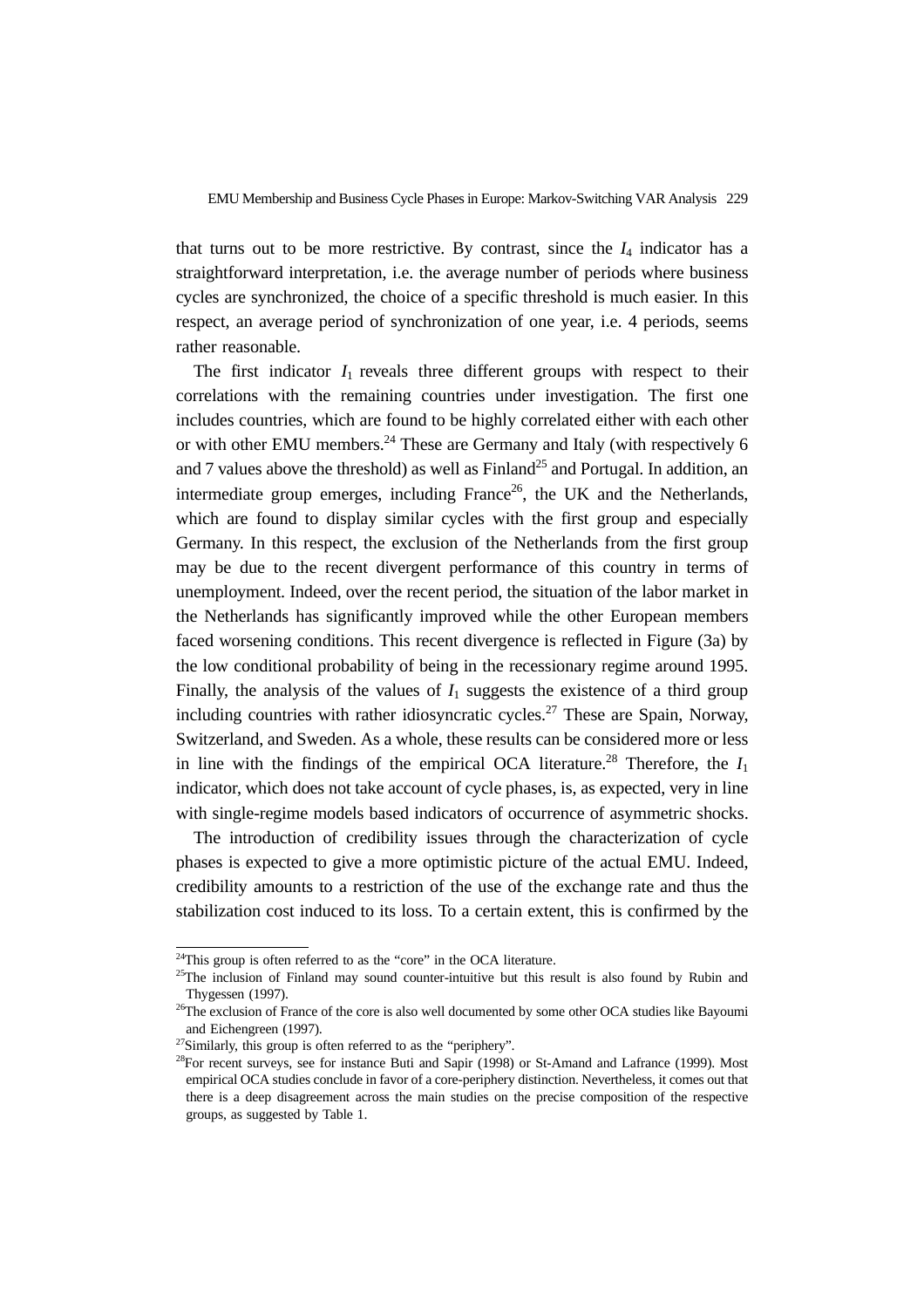inspection of the  $I_2$  indicator. It may be seen that for instance the Netherlands but also Spain are found on the basis of this measure to have more synchronized cycles with their European partners. In turn, this leads to an extension of the socalled core group. By contrast, the UK is found to be much less synchronized than implied by the first indicator. This suggests that for this country, the peaks and troughs of the business cycles occur at relatively different times compared to the European continental countries, which is in line with previous findings (Artis and Zhang 1997 and 1999 for instance). The periphery implied by this indicator would contain the UK, Sweden and to a lesser extent Switzerland and Norway.<sup>29</sup>

The use of the indicator  $I_3$  leads to quite a similar picture, with nevertheless a more pessimistic assessment for Spain.<sup>30</sup> Nevertheless, while inferior to our chosen threshold, the values for Spain are higher than those obtained for the countries that were found to belong to the periphery, i.e. the UK, Switzerland, Sweden and Norway. The computation of this indicator thus confirms the main conclusions of the *I*2 indicator, with the Netherlands displaying a synchronized cycle and the UK a more idiosyncratic one. Thus, the *I*3 indicator suggests that our findings are robust to the specific choice of threshold values. In general, it is found that accounting for the turning points of the business cycles  $(I_2 \text{ and } I_3 \text{ indicators})$ can lead to different results with respect to more classical indicators represented here by  $I_1$ .

The *I*4 indicator turns out to shed an interesting light on the synchronization patterns of the European countries. Countries like France, the Netherlands or Spain, which appeared to be less synchronized on the basis of the previous indicators display in fact rather long periods of synchronization. It is found that on average, these countries share the same cycle phase with Germany at least for a period longer than five quarters. To a certain extent, the same applies for Switzerland. By contrast, countries like Norway, Sweden or the UK face rather short periods of synchronization. Combined with the evidence provided by the previous indicators, this means that these countries display idiosyncratic dynamics and could face rather high stabilization costs if they were deprived of the traditional monetary stabilization instruments.

An homogeneous picture emerges from this non parametric analysis: there is a

 $^{29}$ For these two countries, note that 2 out of the 3 positive occurrences are just above the threshold value  $(0.5)$ .

 $30$ It is worth reminding that compared to  $I_2$ , the  $I_3$  indicator allocates less weight to different but contiguous cycle phases.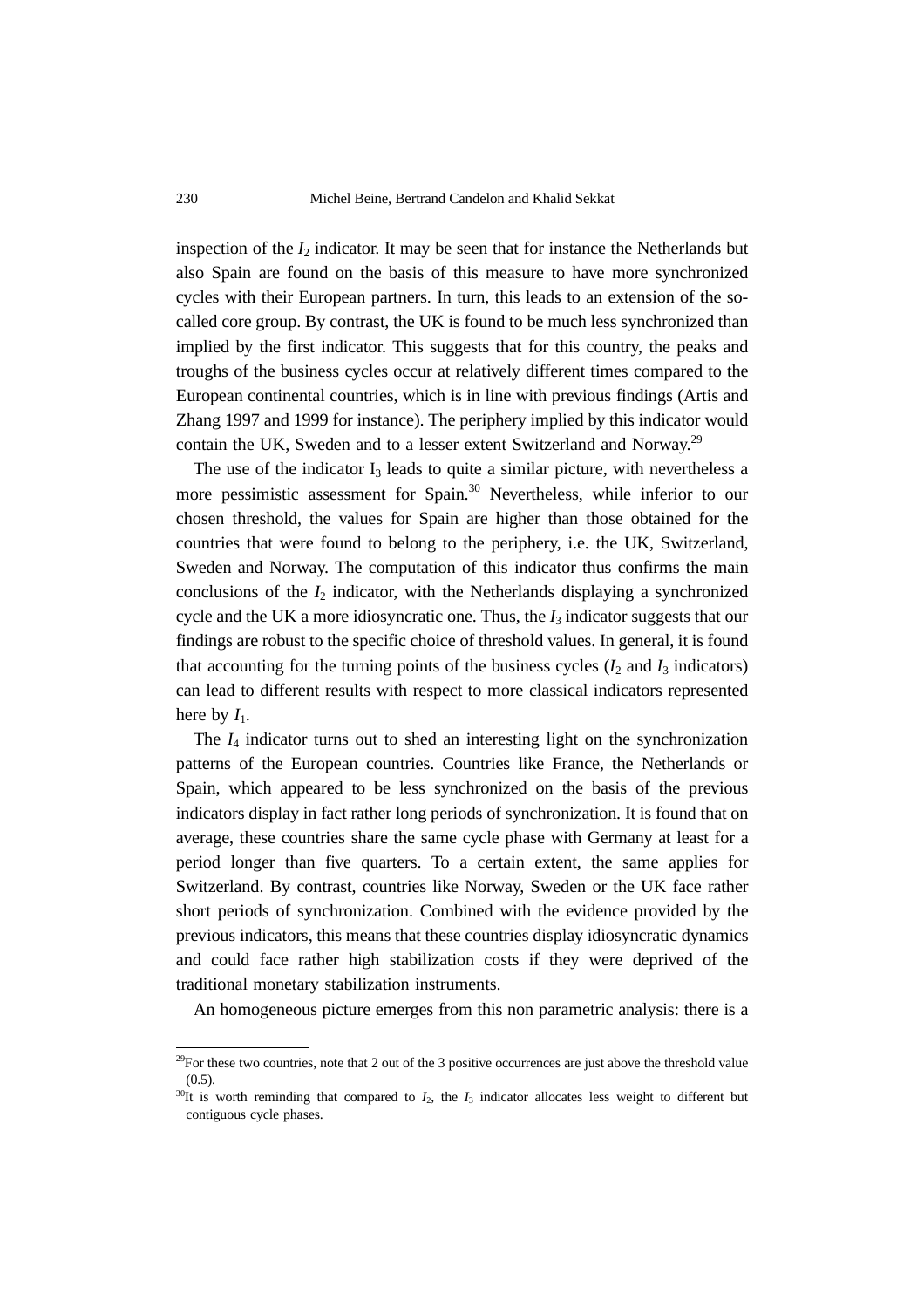core of countries with synchronized business cycles including Germany, Italy, Finland, Portugal and to a lesser extent the Netherlands; an intermediate group facing higher potential stabilization costs composed of France and Spain which could find it useful to rely for instance on domestic fiscal policies and finally, a peripheral group of economies facing more idiosyncratic dynamics including the UK, Norway, Switzerland and Sweden. Interestingly enough, the two first groups are made up of countries belonging to the first stage EMU and the last one includes non-members. This could suggest that the current EMU could work reasonably well without resorting too often to the provisions of the Stability Pact. By contrast, a prospective enlargement of the monetary union aiming at including for instance Sweden, the UK or Norway could be considered with caution. To a certain extent, the here-obtained OCA measures suggest that the current positions of these countries with respect to EMU are rational. If these countries were to consider membership of the EMU, they should ensure that alternative measures aiming at stabilize national economies will be available.

#### **V. Conclusion**

In this paper, we have proposed an OCA-related analysis for most European countries including future potential adherents to EMU. In line with the empirical literature, we have focused on the issue of cyclical desynchronisation. Nevertheless, by contrast to the previous literature, we rely on a Markov Switching VAR approach that characterizes the business cycle phases, in order to account for the restrictions put by credibility considerations on the use of nominal exchange rates. The importance of the credibility issue stems from the fact that the alternative to EMU was and will be a fixed but adjustable exchange rate system, namely the EMS and the EMS2.

In this perspective, we propose a set of non-parametric indicators based on the conditional probabilities of being in a particular regime implied by the MS VAR. The results suggest that this strategy leads to a more optimistic picture for the new EMU than those proposed by the other empirical analyses that neglect the position of the economy in their business cycle. In particular, this suggests that the present EMU countries will not face too many problems in losing flexibility in their intra-European nominal exchange rates and that few economies will have to rely on the "escape clause" provisions of the stability pact. By contrast, some (so far) excluded countries like the UK or Norway could face important stabilization costs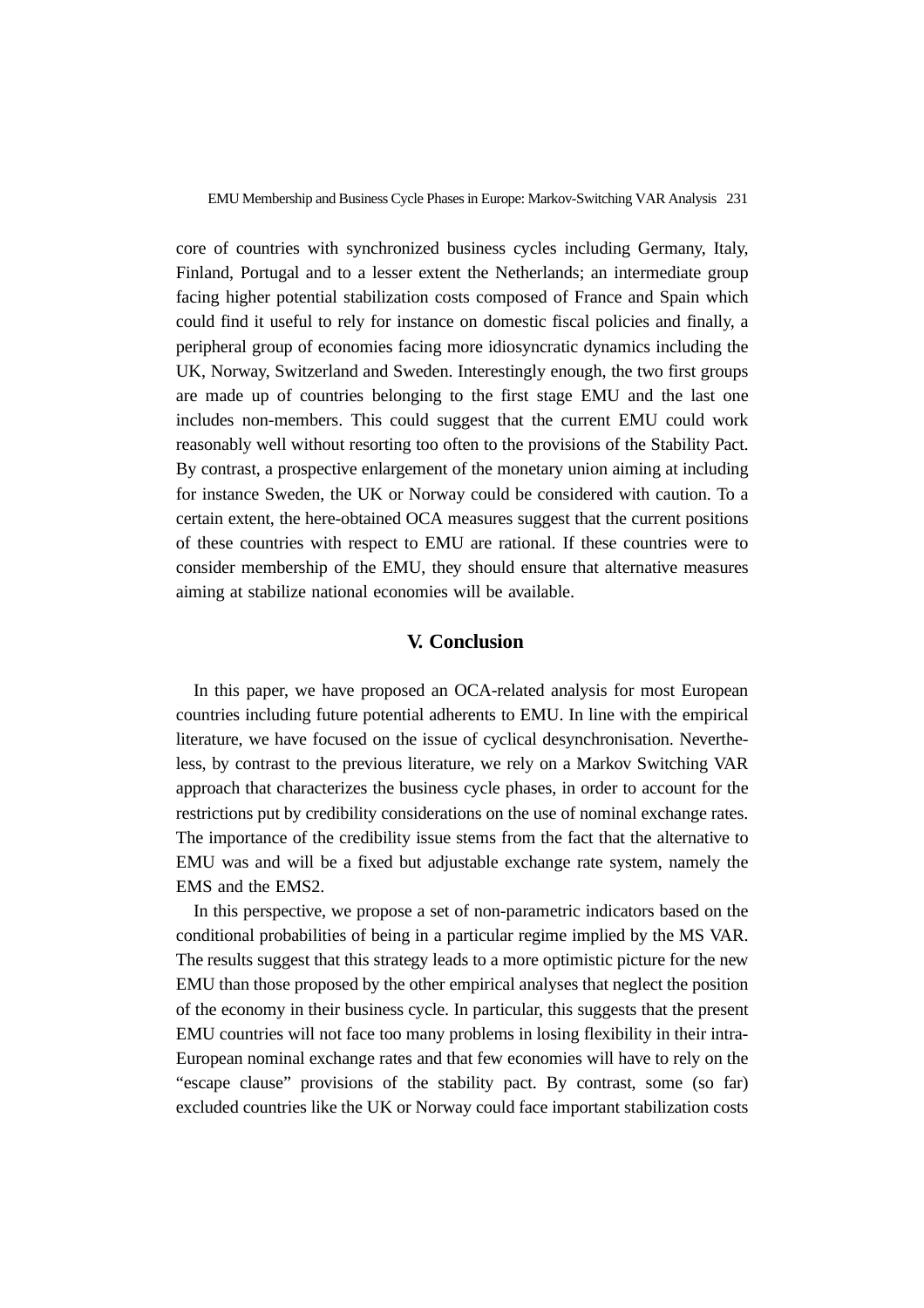if joining the EMU without any alternative effective stabilization tool.

The approach based on the switching regimes VAR models deserves further developments. Among these, the setting up of a new desynchronisation indicator (based on a rank analysis for instance) reflecting the lags of the turning points between countries could be useful (although the practical implementation may turn to be computationally difficult). Although cumbersome, an inferential procedure testing for the null hypothesis of (de)synchronization would also be a valuable development of this approach.

#### **Acknowledgement**

The authors are grateful to A. Hecq, H.Lutkepohl and A. Sapir for wise comments as well as A.Warne for providing his programs. We also benefit from comments of the audiences at the ESEM'99 annual congress in Santiago de Compostella, at the 1999 conference on European Integration at the University of Lille II and at the annual workshop of Humboldt University at Helenenau. Bertrand Candelon acknowledges the financial support of the European TMR grant ERBFMRXCT-980213. The usual disclaimers apply.

Received July 2001, Accepted January 2002

#### **References**

- Artis, M. and W. Zhang (1997), "International Business Cycles and the ERM: Is There a European Business Cycle ?", *International Journal of Finance and Economic*, 2, pp.1- 16.
- Artis, M. and W. Zhang (1999), "Further Evidence on the International Business Cycles and the ERM: Is There a European Business Cycle ?", *Oxford Economic Papers*, 51, pp.120-132.
- Artis, M.J., Z.G. Kontolemis and D.R. Osborn (1997), "Business Cycles for G7 and European Countries", *The Journal of Business*, 70(2), April, pp. 217-249.
- Artis, M.J., H-M. Krolzig and J. Toro (1999), "The European Business Cycle", CEPR Discussion Papers, n.2242.
- Backus, D.K. and P.J. Kehoe (1993), International Evidence of the Historical Properties of Business Cycles, *American Economic Review*, 82(4), pp. 864-88.
- Ballabriga, F., M. Sebastien and J. Vales (1999), European Asymmetries, *Journal of International Economics*, 48(2), pp. 233-253.
- Banerjee, A., J. Dolado, J. Galbraith and D. Hendry (1993), Co-Integration, Error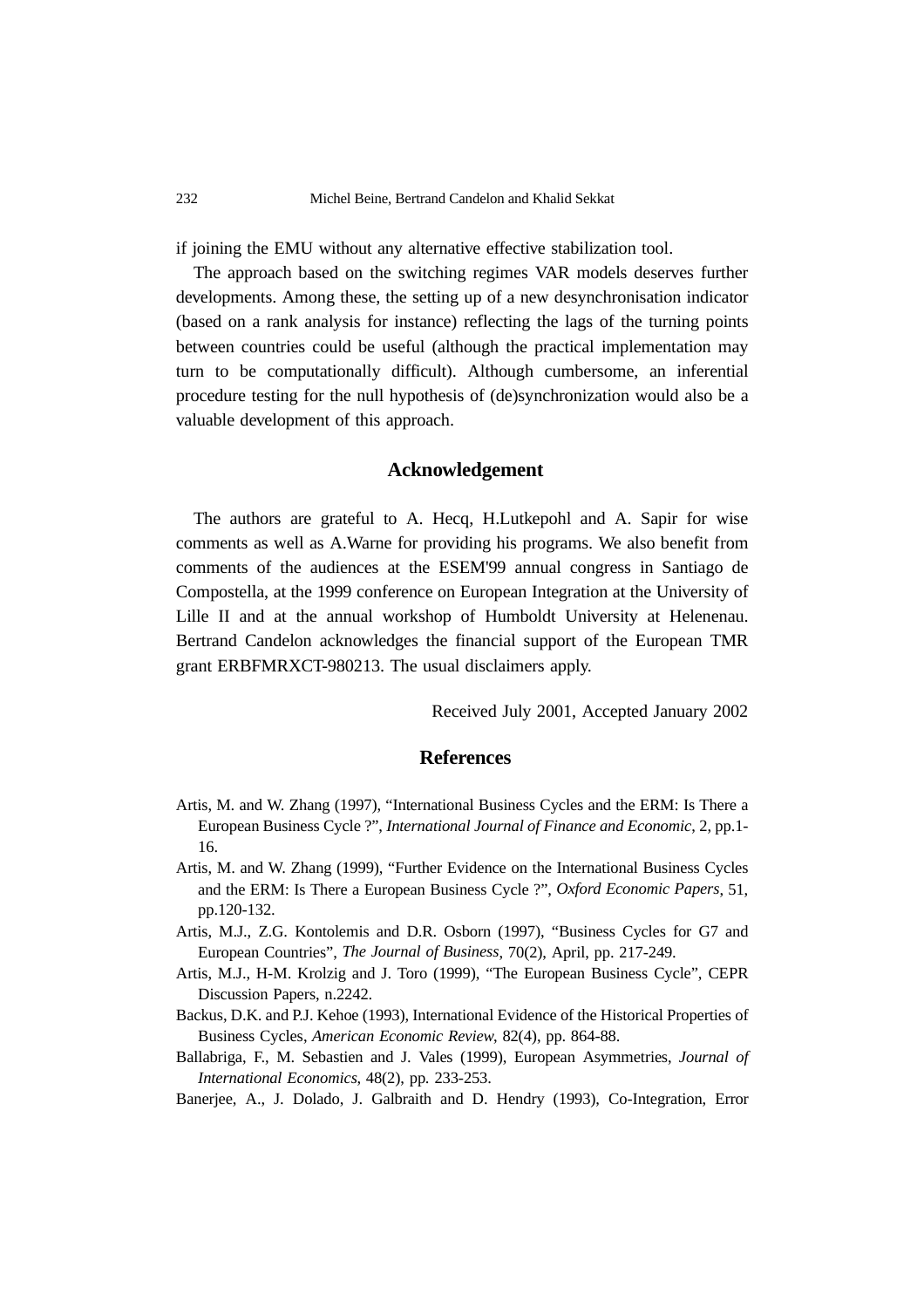Correction, and the Econometric Analysis of Non-Stationary Data, Oxford University Press, Oxford.

- Bayoumi, T. (1994), "A Formal Model of Optimum Currency Areas", *IMF Staff Papers*, 41, pp.345-367.
- Bayoumi, T. and B. Eichengreen (1993), "Shocking Aspects of European Monetary Unification", in F. Torres and G. Giavazzi (eds), "Adjustment and Growth in the European Monetary Union", pp. 193-221.
- Bayoumi, T. and B. Eichengreen (1997), "Ever closer to Heaven : An OCA Index for European Countries", *European Economic Review*,41, pp.761-770.
- Beine, M., B. Candelon and A. Hecq (2000), "Assessing a Perfect European Optimum Currency Area: a Common Cycles Approach", *Empirica*, 27, pp.115-132.
- Beine, M. and F. Docquier (1998), "A Stochastic Simulation Model of an Optimum Currency Area", *Open Economies Review*, 9(3), pp. 227-255.
- Blanchard, O. and D. Quah (1989), "The Dynamic Effects of Demand and Supply Disturbances", *American Economic Review*, 79, pp. 655-673.
- Burns, A.F. and A.C. Mitchell (1946), "Measuring Business Cycles", NBER Press.
- Buti. and A. Sapir (1998), Economic Policy in EMU, Clarendon Press, Oxford
- Candelon, B. and P.Y. Henin (1995), "La récession des années quatre-vingt dix a-t-elle été exceptionnelle ?", *Economie et Prévision*,120, 1995-4 pp. 51-71.
- Christodoulakis, N., S. Dimelis and T. Kollintzas (1995), Comparisons of Business Cycles in the EC: Idiosyncracies and Similarities, *Economica*,62, pp. 1-17
- Clarida, R., J. Gali and M. Gertler (1997), "Monetary Policy Rule in Practice: Some International Evidence, CEPR Discussion paper n.1750.
- Cohen, M. and C. Wyplosz (1989), The European Monetary Union: an Agnostic Evaluation, CEPR Discussion Paper n.306.
- De Grauwe, P. (1994), "The Economics of Monetary Integration", Oxford University Press, Oxford.
- De Grauwe, P. (1996), "The Prospects of a Mini Currency Union in 1999", CEPR Discussion Paper n.1458, September.
- Ghironi, F. and F. Giavazzi (1999), Currency Areas, International Monetary Regimes, and the Employment-Inflation Tradeoff, *Journal of International Economics*,45, pp. 259- 296.
- Hassler J., P. Lundvik, T. Person and P. Soderlind (1994), "The Swedish Business Cycle: Stylized Facts over 130 years" in "Measuring and Interpreting Business Cycles", Clarendon Press, Oxford, pp. 1-10. Swoboda, eds, "Monetary Problems in the International Economy", Chicago, University of Chicago Press.
- Hamilton, P. (1989), "A New Approach to the Economic Analysis of Nonstationary Time Series and the Business Cycle", *Econometrica*, 2(2), pp. 357-384.
- Hamilton, P. (1994), "Times Series Analysis" Princeton University Press.
- Helg, R., P. Manassa, T. Monacelli and R. Rovelli (1995), How Much (a)symmetry in Europe ? Evidence from Industrial Sectors, *European Economic Review*, 39, pp. 1017- 1041.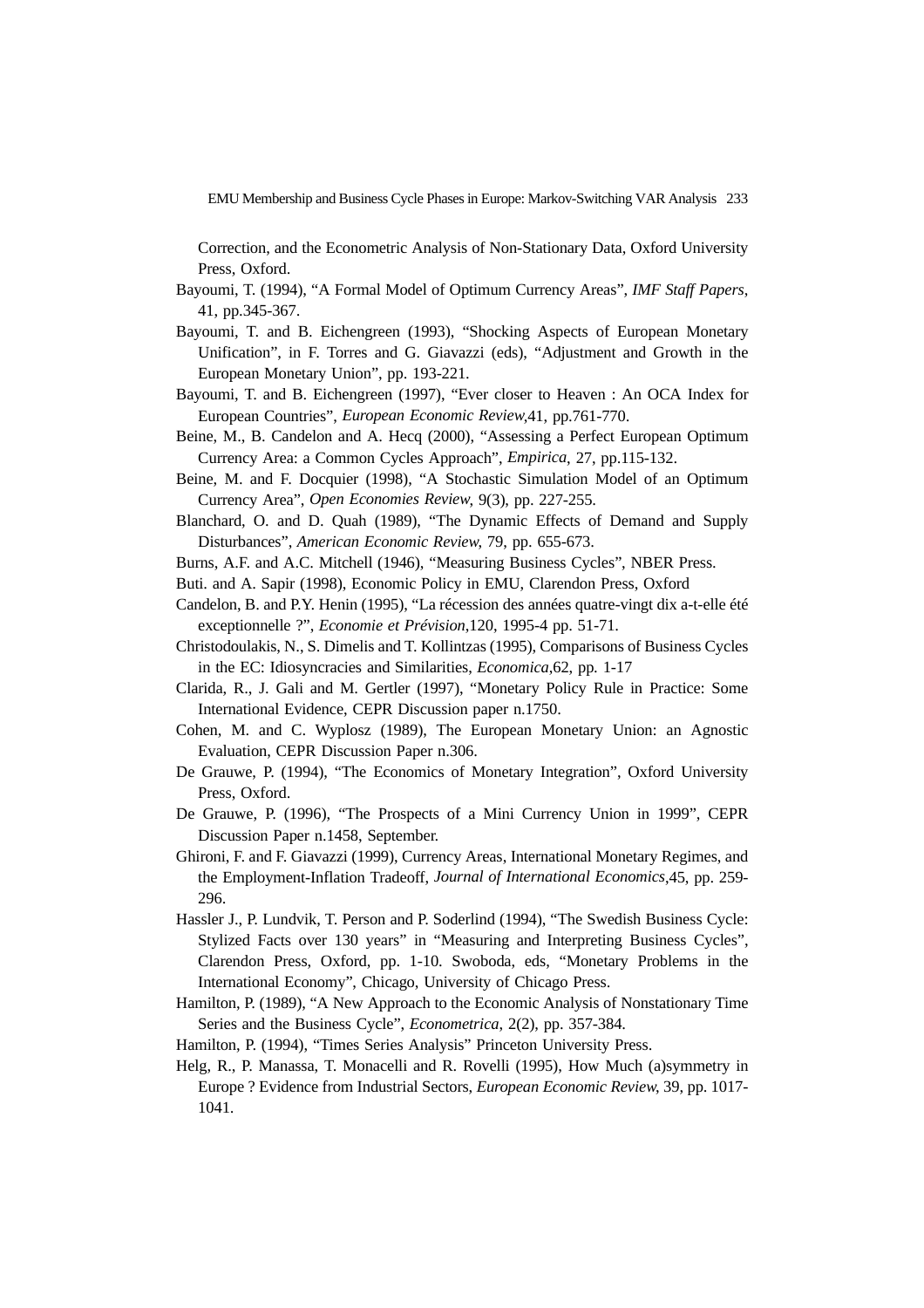- Juselius, K. (1994), On the Duality Between Long Run relations and Common Trends in the I(1) versus the I(2) Model, *Econometric Review*,13, 151-179.
- Karras, P. (1994), Aggregate Demand and Supply Shocks in Europe: 1860-1987, *Journal of European Economic History*, 22(1), pp. 79-98.
- Kenen, P. (1969), "The Theory of Optimum Currency Areas : an Eclectic View", in R. Mundell and A. Swobada (Eds), Monetary problems in the International Economy, Chicago University Press, Chicago.
- Mc Kinnon, R. (1963), "Optimum Currency Areas", *American Economic Review*, September, pp. 657-665.
- Mundell, R. (1961), "A Theory of Optimum Currency Areas", *American Economic Review*, 51, pp. 715-725.
- Obstfeld, M. and G. Peri (1998), "Regional Nonadjustment and Fiscal Policy: Lessons for EMU", NBER Working paper n.6431.
- OECD. (1999a), Country analysis: Denmark 1999, OECD Economic Studies n.3.
- OECD (1999b), Country analysis: Sweden 1999, OECD Economic Studies n.18.
- OECD (1999c), Country analysis: Norway 1999, OECD Economic Studies n.8.
- Péree, E. and A. Steinherr (1989), "Exchange Rate Uncertainty and Foreign Trade", *European Economic Review*, 33, pp. 1241-1264.
- Ricci, L.A. (1997), "A Simple Model of an Optimum Currency Area", *Economie et Prévisions*, 128, pp. 1-20.
- Rubin, J. and N. Thygesen (1996), "Monetary Union and the Outsiders: a Cointegration-Codependence Analysis of Business Cycles in Europe", in *Economie Appliquée*, tome XLIX, n.3, pp. 123-171.
- Sachs, J. and X. Sala-I-Martin (1992), "Fiscal Federalism and Optimum Currency Areas: Evidence for Europe from the United States", CEPR Discussion Paper, n. 632, March.
- Tavlas G. (1993), "The new Theory of Optimum Currency Areas", *The World Economy*, (16), pp. 663-685.
- Warne A. (1996), "Causality in a Markov Switching VAR", Manuscript, Institute for International Economic Studies, Stockholm University.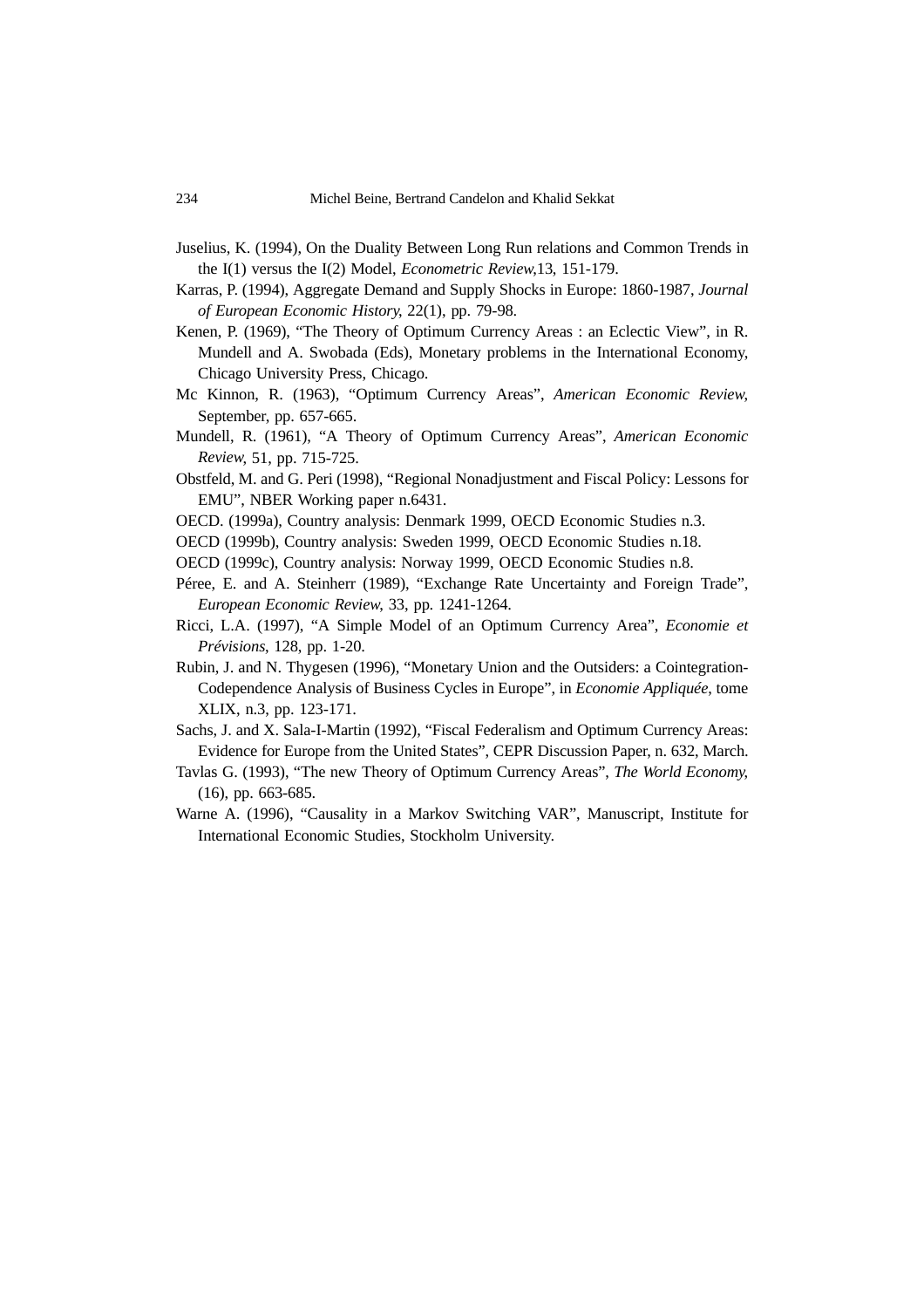### **Appendix 1. Unit Root Tests**

## **A. Inflation**

|                | ADF(BIC)    | ADF(AIC)    | ADF(LM)     | PP(4)       |
|----------------|-------------|-------------|-------------|-------------|
| Por            | $-6.48**$   | $-0.90*$    | $-0.63$     | $-7.23***$  |
| Swe            | $-10.70***$ | $-10.70***$ | $-10.70***$ | $-10.36***$ |
| Fin            | $-8.59***$  | $-8.59***$  | $-2.89**$   | $-6.13***$  |
| N <sub>1</sub> | $-5.34***$  | $-2.74*$    | $-5.34***$  | $-5.53$     |
| Ita            | $-2.01$     | $-0.69$     | $-2.01$     | $-1.71$     |
| Spa            | $-1.23$     | $-1.23$     | $-1.10$     | $-1.66$     |
| Sui            | $-8.47***$  | $-2.15$     | $-9.27***$  | $-8.71***$  |
| Uk             | $-4.04***$  | $-4.04***$  | $-3.71***$  | $-4.39***$  |
| Ger            | $-3.47**$   | $-2.25$     | $-6.61***$  | $-7.00***$  |
| <b>Nw</b>      | $-2.03$     | $-1.44$     | $-2.03$     | $-2.52$     |
| Fra            | $-2.75*$    | $-2.75*$    | $-1.12$     | $-2.46$     |

## **B.** Unemployment<sup>31</sup>

|                | ADF(BIC)   | ADF(AIC)   | ADF(LM)    | PP(4)       |
|----------------|------------|------------|------------|-------------|
| Por            | $-1.791$   | $-1.791$   | $-1.791$   | $-0.196$    |
| Swe            | $-1.394$   | $-1.394$   | $-1.394$   | $-3.280$    |
| Fin            | $-0.882$   | $-0.882$   | $-0.882$   | $-2.626$    |
| N1             | $-1.687$   | $-1.687$   | $-1.687$   | $-2.416$    |
| Ita            | $-0.768$   | $-0.768$   | $-0.768$   | $-0.627$    |
| Spa            | $-1.080$   | $-1.080$   | $-1.080$   | $-0.985$    |
| Sui            | $-1.993$   | $-1.993$   | $-1.993$   | $-2.809$    |
| Uk             | $-0.059$   | $-0.059$   | $-0.059$   | $-2.487$    |
| Ger            | $-0.981$   | $-0.981$   | $-0.981$   | $-1.222$    |
| N <sub>w</sub> | $-4.092**$ | $-4.092**$ | $-4.092**$ | $-7.794***$ |
| Fra            | $-2.494$   | $-2.494$   | $-2.494$   | $-1.722$    |

Adf(BIC) refers to the Augmented Dickey-Fuller test statistics (including a consntant term)with lag order selected through the Bayesian Information Criterion.

Adf(AIC) refers to the Augmented Dickey-Fuller test statistics (including a constant term) with lag order selected though the Akaike Information Criterion.

Adf(KM) refers to the Augmented Dickey-Fuller test statistics (including a constant term) with lag order selected through the autocorrelation Lagrange Multiplier test.

PP(4) refers to the non parametric test statistics of Phillips-Perron with a Newey-West window equal to 4. \*indicates rejection of the null of a unit root at the 10% significance level.

\*\*indicates rejection of the null of a unit root at the 5% significance level.

\*\*\*indicates rejection of the null of a unit root at the 1% significance level.

<sup>&</sup>lt;sup>31</sup>We use here the logistic transformation i.e. ln( $x/(1-x)$ , of the unemployment rate since unit root tests require unbounded variables.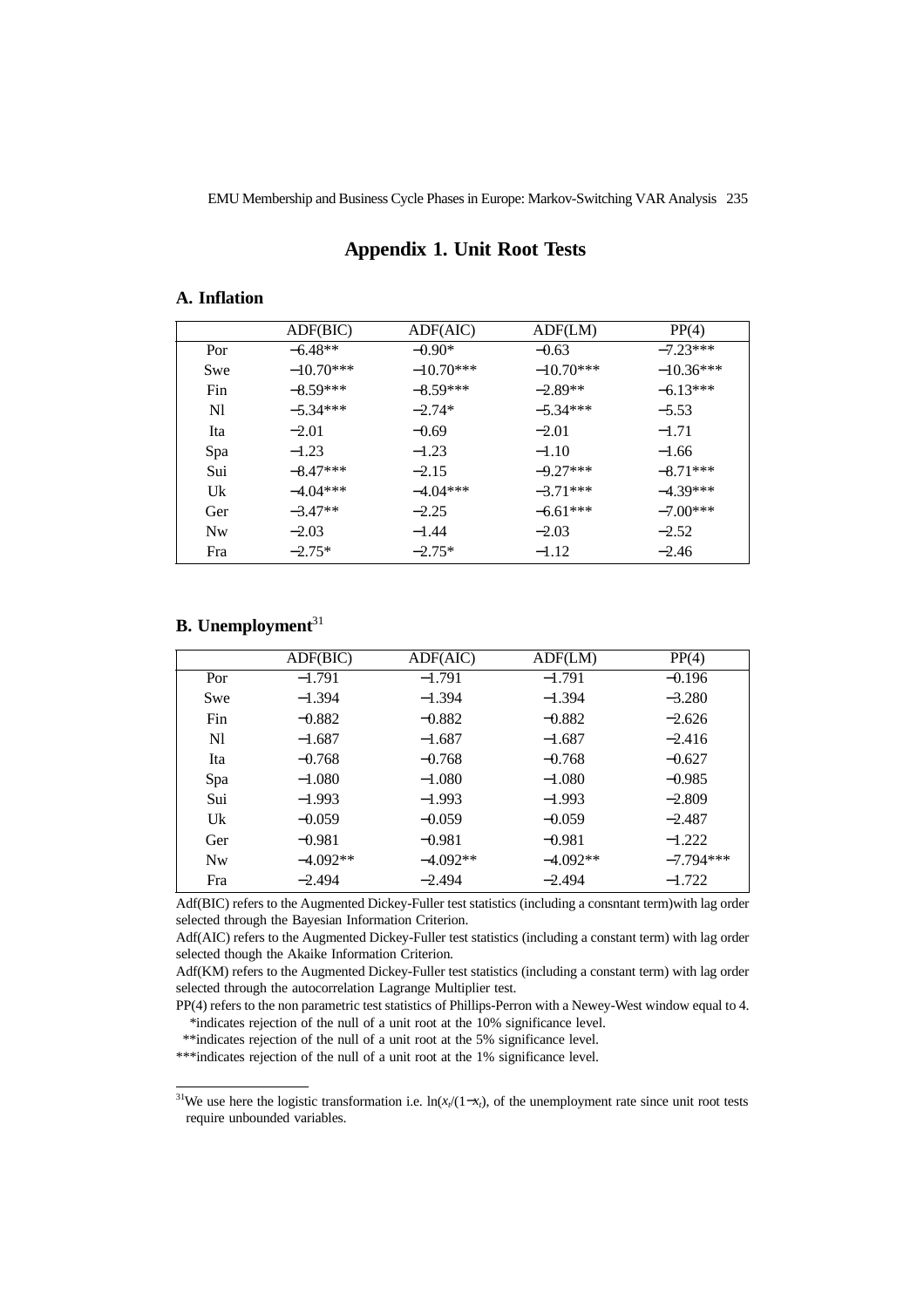# **Appendix 2. Selected Models**

|               |                                                                                      |          | Switzerland: Selected Model m=2, p=1 |  |  |  |  |  |
|---------------|--------------------------------------------------------------------------------------|----------|--------------------------------------|--|--|--|--|--|
|               | Equation Autocorrelation                                                             | ARCH     | Markov Stability                     |  |  |  |  |  |
| $\varDelta U$ | 36.50                                                                                | $0.85**$ | 11.29                                |  |  |  |  |  |
| $\Delta p$    | 59.20                                                                                | 32.70    | 28.85                                |  |  |  |  |  |
| system        | 13.15                                                                                | 20.60    | 25.72                                |  |  |  |  |  |
|               | Transition Matix: $\begin{bmatrix} 0.9291 & 0.0913 \\ 0.0709 & 0.9087 \end{bmatrix}$ |          |                                      |  |  |  |  |  |
|               | Germany: Selected Model: m=1, p=1                                                    |          |                                      |  |  |  |  |  |
|               | Equation Autocorrelation                                                             | ARCH     | Markov Stability                     |  |  |  |  |  |
| $\varDelta U$ | 26.57                                                                                | 16.27    | 2.58**                               |  |  |  |  |  |
| $\Delta p$    | $0.26**$                                                                             | 42.83    | $0.56**$                             |  |  |  |  |  |
| system        | 16.53                                                                                | 25.53    | $0.65**$                             |  |  |  |  |  |
|               | Transition Matix: $\begin{bmatrix} 0.9254 & 0.2400 \\ 0.0746 & 0.7600 \end{bmatrix}$ |          |                                      |  |  |  |  |  |
|               | The United Kingdon: Selected Model: $m=2$ , $p=4$                                    |          |                                      |  |  |  |  |  |
|               | Equation Autocorrelation                                                             | ARCH     | Markov Stability                     |  |  |  |  |  |
|               |                                                                                      |          |                                      |  |  |  |  |  |
| $\varDelta U$ | 64.98                                                                                | 20.65    | 64.20                                |  |  |  |  |  |
| $\Delta p$    | 31.62                                                                                | 42.91    | 53.07                                |  |  |  |  |  |
| system        | 18.11                                                                                | $4.21**$ | 64.24                                |  |  |  |  |  |
|               | Transition Matix: $\begin{bmatrix} 0.7343 & 0.2882 \\ 0.2658 & 0.7118 \end{bmatrix}$ |          |                                      |  |  |  |  |  |
|               | Portugal: Selected Model: m=1, p=2                                                   |          |                                      |  |  |  |  |  |
|               | Equation Autocorrelation                                                             | ARCH     | Markov Stability                     |  |  |  |  |  |
|               | $\Delta U$ 24.21                                                                     | 74.08    | 26.68                                |  |  |  |  |  |
| $\Delta p$    | 60.59                                                                                | 7.04     | 17.20                                |  |  |  |  |  |
| system        | 25.93                                                                                | 8.80     | 37.29                                |  |  |  |  |  |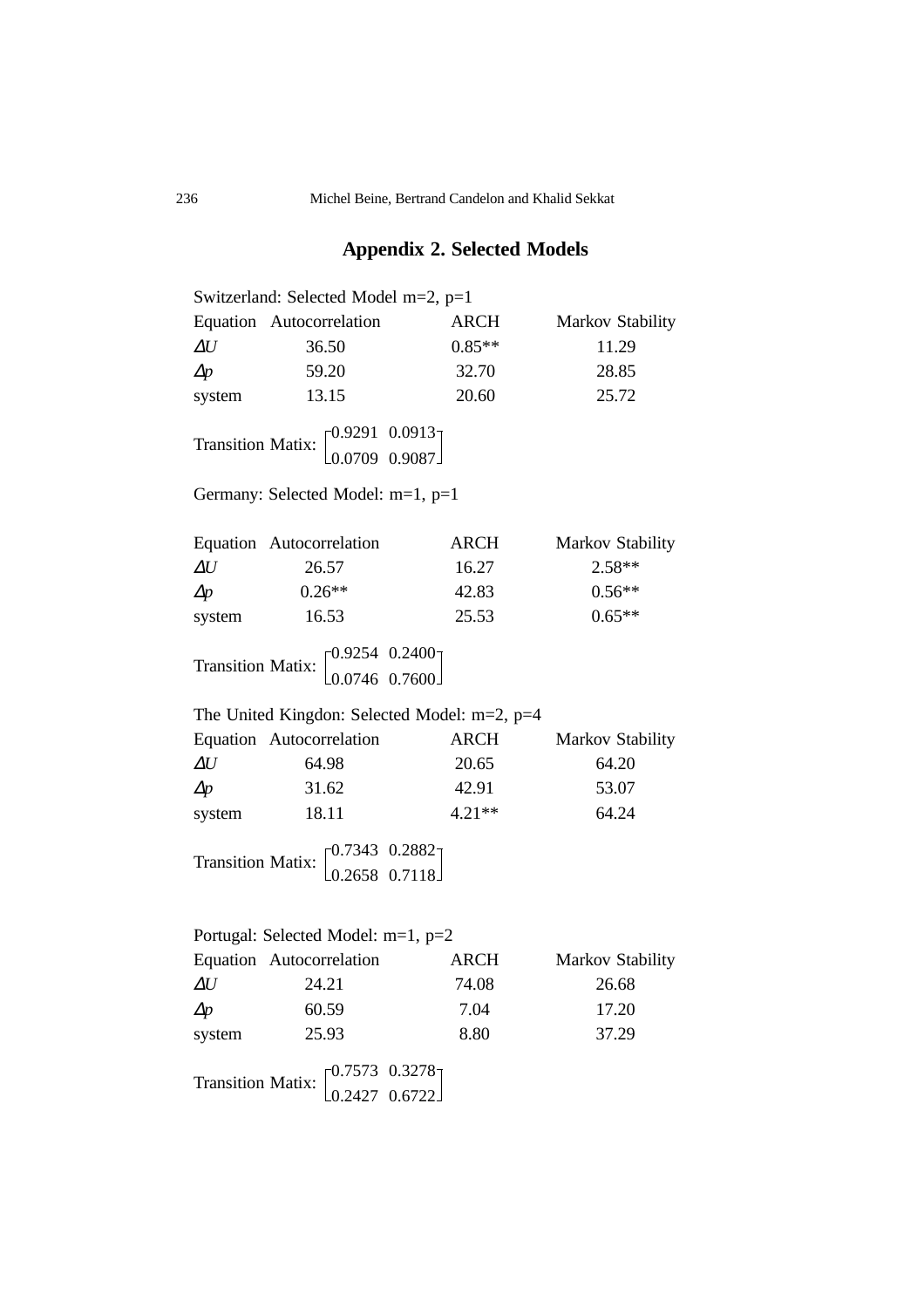| Spain: Selected Model: $m=1$ , $p=1$ |                                                                                      |             |                  |  |  |
|--------------------------------------|--------------------------------------------------------------------------------------|-------------|------------------|--|--|
|                                      | Equation Autocorrelation                                                             | <b>ARCH</b> | Markov Stability |  |  |
| $\Delta U$                           | 13.47                                                                                | 44.50       | 50.70            |  |  |
| $\Delta p$                           | $6.90*$                                                                              | 6.50%       | 15.11            |  |  |
| system                               | 19.01                                                                                | 67.88       | 19.86            |  |  |
|                                      | Transition Matix: $\begin{bmatrix} 0.8382 & 0.1366 \\ 0.1618 & 0.8644 \end{bmatrix}$ |             |                  |  |  |

France: Selected Model: m=1, p=1

Transition Matix:  $\int_{0}^{0.8927}$ 0.1073 0.1041 0.8986

Sweden: Selected Model: m=1, p=1

|            | Equation Autocorrelation                                                             | <b>ARCH</b> | Markov Stability |
|------------|--------------------------------------------------------------------------------------|-------------|------------------|
| $\Delta U$ | $7.83*$                                                                              | 43.94       | 13.02            |
| $\Delta p$ | $4.12*$                                                                              | 21.23       | 97.53            |
| system     | $9.42*$                                                                              | 26.07       | 21.66            |
|            | Transition Matix: $\begin{bmatrix} 0.5943 & 0.0655 \\ 0.4057 & 0.9345 \end{bmatrix}$ |             |                  |

Norway: Selected Model: m=1, p=1

|            | Equation Autocorrelation | ARCH     | <b>Markov Stability</b> |
|------------|--------------------------|----------|-------------------------|
| $\Delta U$ | 57.52                    | 29.92    | 40.14                   |
| $\Delta p$ | $0.50**$                 | $0.27**$ | 19.29                   |
| system     | $2.30**$                 | 16.07    | 24.11                   |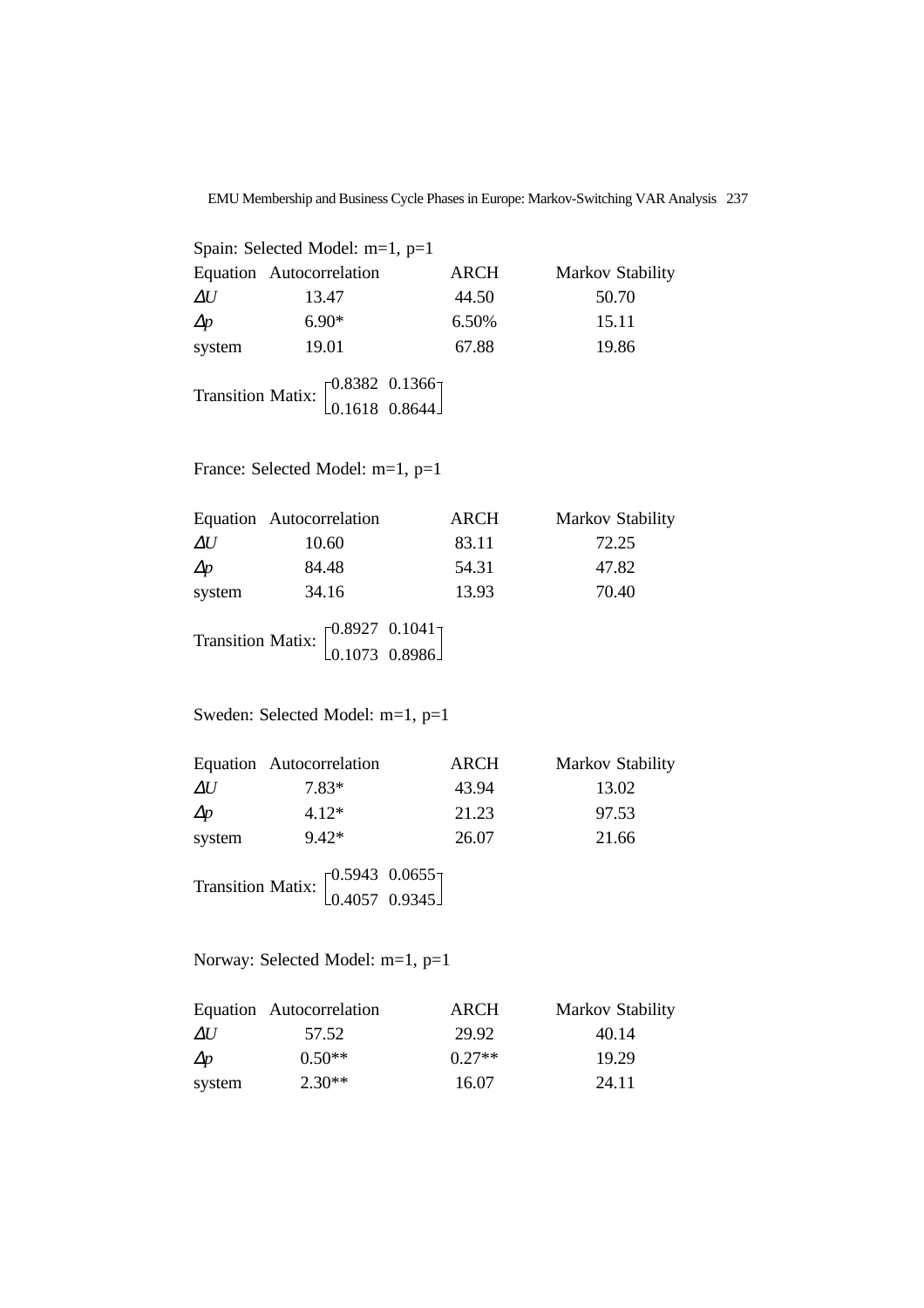Transition Matix:  $\begin{bmatrix} 0.8088 \\ 0.1012 \end{bmatrix}$ 0.1912 0.2146 0.7854

|            | Finland: Selected Model: m=1, p=4                                                   |             |                  |
|------------|-------------------------------------------------------------------------------------|-------------|------------------|
|            | Equation Autocorrelation                                                            | <b>ARCH</b> | Markov Stability |
| $\Delta U$ | 14.99                                                                               | 31.14       | $8.00*$          |
| $\Delta p$ | 10.02                                                                               | 72.08       | $9.56*$          |
| system     | 36.83                                                                               | 59.15       | $8.92*$          |
|            | Transition Matix: $\begin{bmatrix} 0.9008 & 0.3677 \\ 0.992 & 0.6323 \end{bmatrix}$ |             |                  |

## Italy: Selected Model: m=1, p=4

|            | Equation Autocorrelation                                                             | <b>ARCH</b> | Markov Stability |
|------------|--------------------------------------------------------------------------------------|-------------|------------------|
| $\Delta U$ | $3.93*$                                                                              | 13.16       | 53.40            |
| $\Delta p$ | 35.20                                                                                | 71.16       | 64.45            |
| system     | 23.03                                                                                | 43.55       | 70.10            |
|            | Transition Matix: $\begin{bmatrix} 0.8661 & 0.2967 \\ 0.1339 & 0.7033 \end{bmatrix}$ |             |                  |

The Netherlands: Selected Model: m=2, p=1

|            | Equation Autocorrelation                                                          | <b>ARCH</b> | Markov Stability |
|------------|-----------------------------------------------------------------------------------|-------------|------------------|
| $\Delta U$ | $0.28*$                                                                           | $0.74**$    | $8.03*$          |
| $\Delta p$ | $8.34*$                                                                           | 11.86       | 63.17            |
| system     | $5.66*$                                                                           | $7.60*$     | 70.00            |
|            | Transition Matix: $\begin{bmatrix} 0.9302 & 0.191 \\ 0.070 & 0.809 \end{bmatrix}$ |             |                  |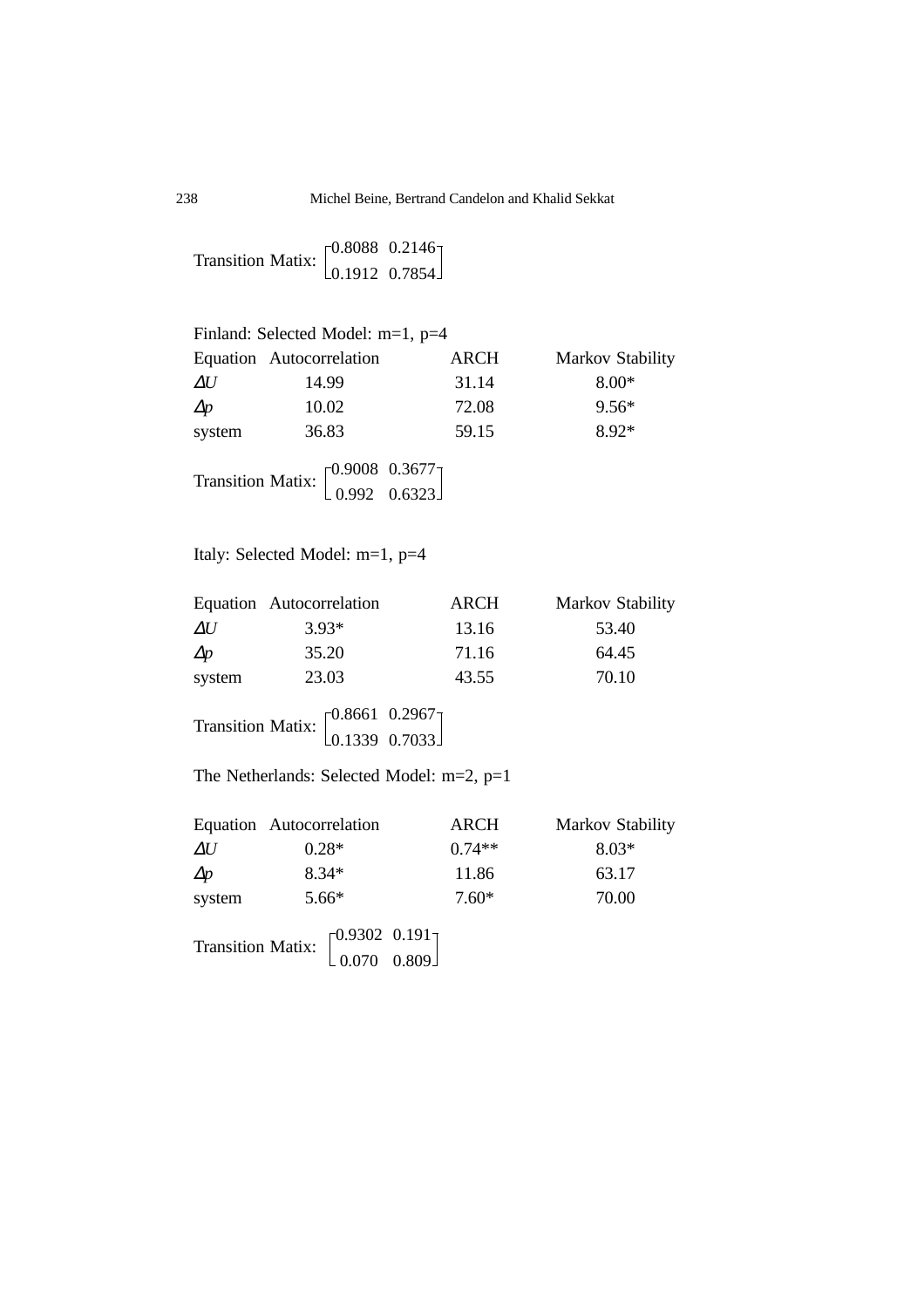## **Appendix 3. Smoothed Recession Probabilities**

**Figure 3a.** Smoothed Recession Probabilities



**Figure 3b.** Smoothed Recession Probabilities

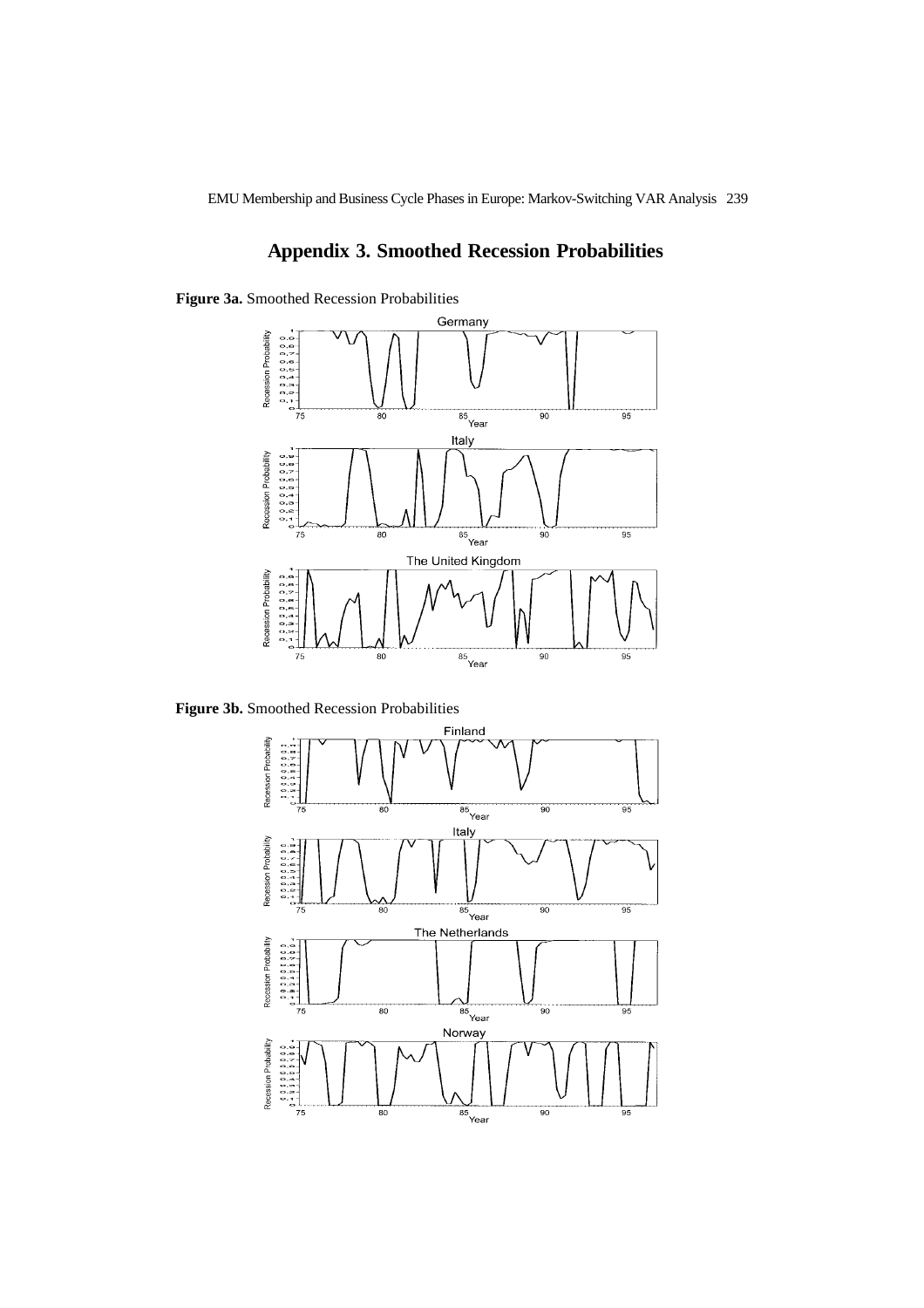

**Appendix 4: Business Cycles Turning Points Dating**

|        | Germany          | $\mathop{\rm France}\nolimits$ | The UK | Italy |
|--------|------------------|--------------------------------|--------|-------|
| Peak   | 80M <sub>2</sub> | 76M12                          | 79M4   | 77M1  |
| Trough | 82M10            | 77M10                          | 81M2   | 77M12 |
| Peak   | 86M <sub>5</sub> | 79M9                           | 83M12  | 80M3  |
| Trough | 86M12            | 81M1                           | 84M8   | 83M3  |
| Peak   | 91M4             | 82M3                           | 90M3   | 89M12 |
| Trough |                  | 82M10                          | 92M4   |       |
| Peak   |                  | 84M2                           |        |       |
| Trough |                  | 85M2                           |        |       |
| Peak   |                  | 92M1                           |        |       |

Dates are extracted from figures 1 to 7 in Artis, Kontolemis and Osborn (1997)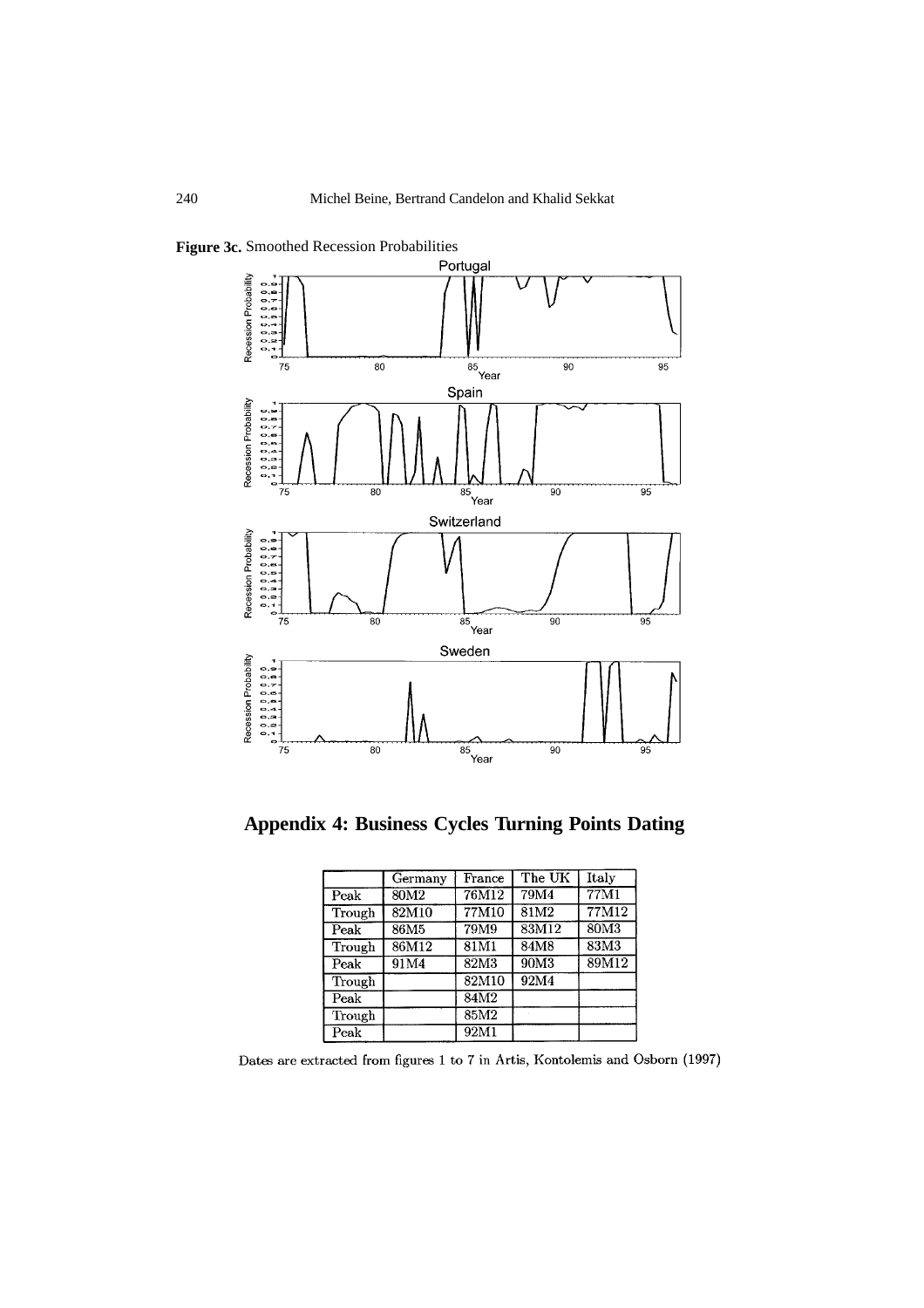## **Appendix 5. Synchronization Indicators**

#### **Figure 1.** Desynchronization Indicator I1

|                    | France         | Germany | ltalv   | Spain       | Finland | Norway  |
|--------------------|----------------|---------|---------|-------------|---------|---------|
| France             | $\overline{a}$ | 0.68071 | 0.61222 | 0.59019     | 0.54158 | 0.48597 |
| Germany            | 0.68071        |         | 0.76163 | 0.56182     | 0.70643 | 0.49720 |
| Italy              | 0.61222        | 0.76163 |         | 0.57104     | 0.73125 | 0.53212 |
| Spain              | 0.59019        | 0.56182 | 0.57104 |             | 0.66783 | 0.53750 |
| Finland            | 0.54158        | 0.70643 | 0.73125 | 0.66783     |         | 0.57343 |
| Norway             | 0.48597        | 0.49720 | 0.53212 | 0.53750     | 0.57343 |         |
| Portugal           | 0.70430        | 0.72319 | 0.69765 | 0.58873     | 0.66793 | 0.55575 |
| The Netherlands    | 0.45452        | 0.61406 | 0.61681 | 0.55527     | 0.69480 | 0.58848 |
| The United Kingdom | 0.53369        | 0.67181 | 0.60728 | 0.54513     | 0.63023 | 0.42670 |
| Switzerland        | 0.53154        | 0.52092 | 0.56806 | 0.54250     | 0.57325 | 0.59391 |
| Sweden             | 0.48677        | 0.41425 | 0.36870 | 0.55125     | 0.37599 | 0.44962 |
|                    |                |         |         |             |         |         |
|                    |                |         |         |             |         |         |
|                    | Portugal       | The NL  | The U K | Switzerland | Sweden  |         |
| France             | 0.70430        | 0.45452 | 0.53369 | 0.53154     | 0.48677 |         |
| Germany            | 0,72319        | 0.61406 | 0.67181 | 0.52092     | 0.41425 |         |
| Italy              | 0.69765        | 0.61681 | 0.60728 | 0.56806     | 0.36870 |         |
| Spain              | 0.58873        | 0.55527 | 0.54513 | 0.54250     | 0.55125 |         |
| Finland            | 0.66793        | 0.69480 | 0.63023 | 0.57325     | 0.37599 |         |
| Norway             | 0.55575        | 0.58848 | 0.42670 | 0.59391     | 0.44962 |         |
| Portugal           |                | 0.56660 | 0.59960 | 0.48231     | 0.39581 |         |
| The Netherlands    | 0.56660        |         | 0.53801 | 0.59003     | 0.33305 |         |

0.53801

0.59003

0.33305

#### **Figure 2.** Desynchronization Indicator I2

0.59960

0.48231

The United Kingdom

Switzerland

Sweden

|                    | France  | Germany | Italy   | Spain   | Finland | Norway  |
|--------------------|---------|---------|---------|---------|---------|---------|
| France             |         | 0.59420 | 0.50725 | 0.47826 | 0.39130 | 0.39130 |
| Germany            | 0.59420 |         | 0.65217 | 0.63623 | 0.63768 | 0.40580 |
| Italy              | 0.50725 | 0.65217 |         | 0.49275 | 0.68116 | 0.42029 |
| Spain              | 0.47826 | 0.53623 | 0.49275 |         | 0.60870 | 0.50725 |
| Finland            | 0.39130 | 0.63768 | 0.68116 | 0.60870 | $\sim$  | 0.49275 |
| Norway             | 0.39130 | 0.40580 | 0.42029 | 0.50725 | 0.49275 |         |
| Portugal           | 0.59420 | 0.66667 | 0.65217 | 0.52174 | 0.62319 | 0.47826 |
| The Netherlands    | 0.36232 | 0.57971 | 0.56522 | 0.53623 | 0.65217 | 0.56522 |
| The United Kingdom | 0.37681 | 0.55072 | 0.40580 | 0.37681 | 0.44928 | 0.24638 |
| Switzerland        | 0.37681 | 0.42029 | 0.43478 | 0.49275 | 0.50725 | 0.50725 |
| Sweden             | 0.40580 | 0.37681 | 0.26087 | 0.52174 | 0.31884 | 0.37681 |

0.50362

0.56465

0.50362

0.55700

 $\overline{\phantom{a}}$ 

0.56465

0.55700

|                    | Portugal | The NL                   | The U K | Switzerland | Sweden  |
|--------------------|----------|--------------------------|---------|-------------|---------|
| Germany            | 0.66667  | 0.57971                  | 0.55072 | 0.42029     | 0.37681 |
| Italy              | 0.65217  | 0.56522                  | 0.40580 | 0.43478     | 0.26087 |
| Spain              | 0.52174  | 0.53623                  | 0.37681 | 0.49275     | 0.52174 |
| Finland            | 0.62319  | 0.65217                  | 0.44928 | 0.50725     | 0.31884 |
| Norway             | 0.47826  | 0.56522                  | 0.24638 | 0.50725     | 0.37681 |
| Portugal           |          | 0.53623                  | 0.44928 | 0.39130     | 0.33333 |
| The Netherlands    | 0.53623  | $\overline{\phantom{a}}$ | 0.40580 | 0.52174     | 0.30435 |
| The United Kingdom | 0.44928  | 0.40580                  | $\sim$  | 0.34783     | 0.46377 |
| Switzerland        | 0.39130  | 0.52174                  | 0.34783 | $\sim$      | 0.52174 |
| Sweden             | 0.33333  | 0.30435                  | 0.46377 | 0.52174     | ۰       |